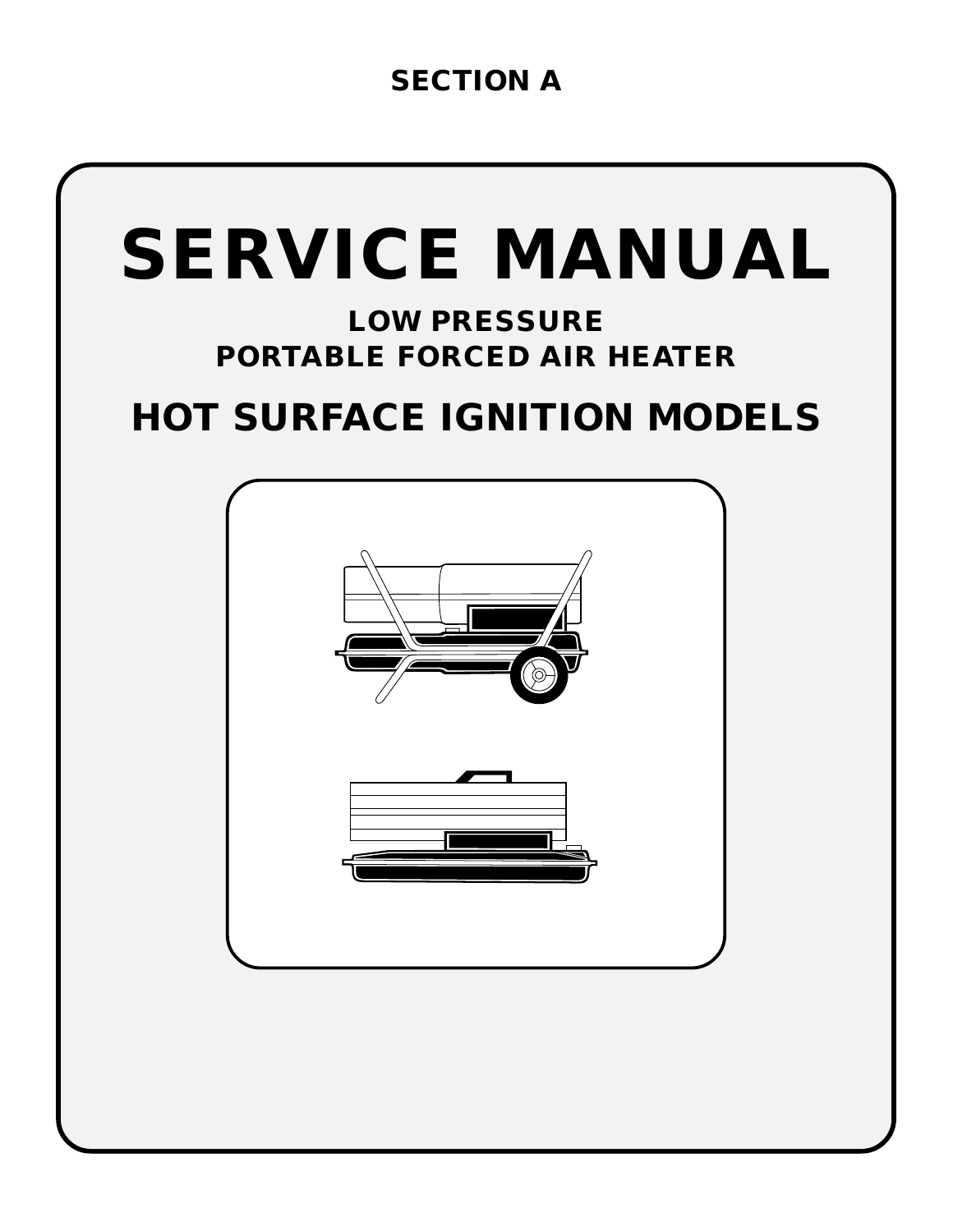# **SAFETY INFORMATION WARNINGS**

**IMPORTANT: Read this owner's manual carefully and completely before trying to assemble, operate, or service this heater. Improper use of this heater can cause serious injury or death from burns, fire, explosion, electrical shock, and carbon monoxide poisoning.**

#### **A DANGER: Carbon monoxide poisoning may lead to death!**

**Carbon Monoxide Poisoning:** Early signs of carbon monoxide poisoning resemble the flu, with headaches, dizziness, and/ or nausea. If you have these signs, the heater may not be working properly. **Get fresh air at once!** Have heater serviced. Some people are more affected by carbon monoxide than others. These include pregnant women, persons with heart or lung disease or anemia, those under the influence of alcohol, and those at high altitudes.

Make certain you read and understand all warnings. Keep this manual for reference. It is your guide to safe and proper operation of this heater.

- Use only kerosene or No. 1 fuel oil to avoid risk of fire or explosion. Never use gasoline, naphtha, paint thinners, alcohol, or other highly flammable fuels.
- **Fueling**

a)Personnel involved with fueling shall be qualified and thoroughly familiar with the manufacturer's instructions and applicable federal, state, and local regulations regarding the safe fueling of heating units.

- b)Only the type of fuel specified on the heater's data plate shall be used.
- c)All flame, including the pilot light, if any, shall be extinguished and the heater allowed to cool, prior to fueling.
- d)During fueling, all fuel lines and fuel-line connections shall be inspected for leaks. Any leaks shall be repaired prior to returning the heater to service.
- e)At no time shall more than one day's supply of heater fuel be stored inside a building in the vicinity of the heater. Bulk fuel storage shall be outside the structure.
- f) All fuel storage shall be located a minimum of 25 feet from heaters, torches, welding equipment, and similar sources of ignition (exception: the fuel reservoir integral with the heater unit).
- g)Whenever possible, fuel storage shall be confined to areas where floor penetrations do not permit fuel to drip onto or be ignited by a fire at lower elevation.

h)Fuel storage shall be in accordance with the federal, state, or local authority having jurisdiction.

- Never use heater where gasoline, paint thinner, or other highly flammable vapors are present.
- Follow all local ordinances and codes when using heater.
- Heaters used in the vicinity of tarpaulins, canvas, or similar enclosure materials shall be located a safe distance from such materials. The recommended minimum safe distance is 10 feet. It is further recommended that these enclosure materials be of a fire retardant nature. These enclosure materials shall be securely fastened to prevent them from igniting or from upsetting the heater due to wind action.
- Use only in well-vented areas. Before using heater, provide at least a three-square-foot opening of fresh, outside air for each 100,000 Btu/Hr of rating. This heater produces carbon monoxide, which is listed by the State of California as a reproductive toxin under Proposition 65.
- Use only in places free of flammable vapors or high dust content.
- Use only the electrical voltage and frequency specified on model plate.
- Use only a three-prong, grounded extension cord.
- Minimum heater clearances from combustibles: Outlet: 8 Ft. Sides: 4 Ft. Top: 4 Ft. Rear: 4 Ft.
- Locate heater on a stable and level surface if heater is hot or running or a fire may occur.
- When moving or storing heater, keep heater in a level position or fuel spillage may occur.
- Keep children and animals away from heater.
- Unplug heater when not in use.
- When used with thermostat, heater may start anytime.
- Never use heater in living or sleeping areas.
- Never block air inlet (rear) or air outlet (front) of heater.
- Never move, handle, refuel, or service a hot, operating, or plugged-in heater.
- Never attach duct work to front or rear of heater.
- Approved by the New York City Fire Department under certificate of approval #4803, #4860, #4908, or #4909. To be used only at construction sites in accordance with applicable New York City Codes, Regulations, Rules, Directives, Permits, etc.
- **Warning to New York City Residents** For Use Only At Construction Sites in accordance with applicable NYC codes under NYCFD certificate of approval #4803, #4899, #4908, #4909, or #4934.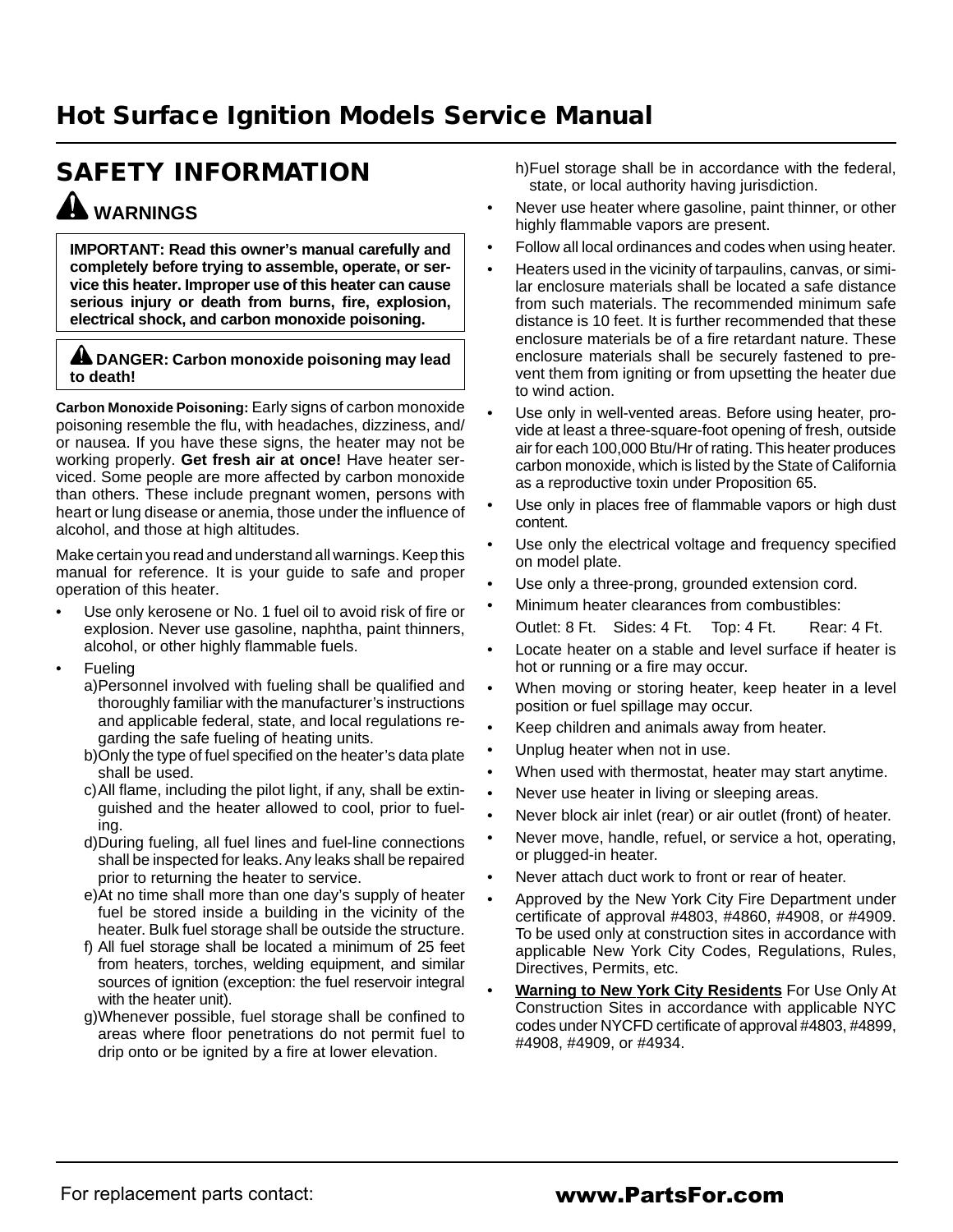# **TABLE OF CONTENTS**

#### **General Information**

| <b>Specifications</b> |
|-----------------------|
|                       |
|                       |
|                       |
|                       |

| I. General Specifications               |  |
|-----------------------------------------|--|
|                                         |  |
|                                         |  |
|                                         |  |
|                                         |  |
| II. Heater Performance Specifications 6 |  |

#### **Component Operation**

| L. | Air System                       |  |
|----|----------------------------------|--|
|    |                                  |  |
|    |                                  |  |
|    | II. Electrical System            |  |
|    |                                  |  |
|    | 2. Ignition Control/Photocell  8 |  |
|    |                                  |  |
|    |                                  |  |
| V. | All Systems Working Together  9  |  |
|    | <b>Troubleshooting</b>           |  |
|    |                                  |  |
| Ш. |                                  |  |
|    | III. Using The HA1170 Tester     |  |
|    |                                  |  |
|    |                                  |  |
|    |                                  |  |
|    |                                  |  |

# **GENERAL INFORMATION**

### **I. ARRANGEMENT OF MANUAL**

This manual contains information and service procedures to assist the service technician in understanding and correcting problems on DESA International oil-fired portable forced air heaters. The first section of the manual contains basic information concerning the operation of the different components in the heater. This information should be reviewed by service personnel to provide a basic understanding of how the components function in the working system. The Troubleshooting section of this manual is intended to provide a quick reference concerning conditions which result in customer complaints. These procedures will help the service technician quickly diagnose a malfunctioning heater. The illustrations in this manual may not necessarily depict the actual heater model, and are intended for reference ONLY.

## **III. SERVICE PREPARATION**

A clean work area at the start of each job is essential for efficient service work. Heaters which are extremely dirty should be cleaned prior to service. Cleaning will occasionally uncover the problem area. Tools needed for the job should be obtained before work is started. Delays resulting from locating tools result in lost time and wages.

Clean fuel should always be used when testing heaters. Many problems are often traced to the use of the wrong type of fuel or dirty fuel.

Use caution and common sense when working on a heater. Always remember that kerosene is flammable, and electrical parts can result in potential shock. Heater parts are hot during operation, which could result in burns.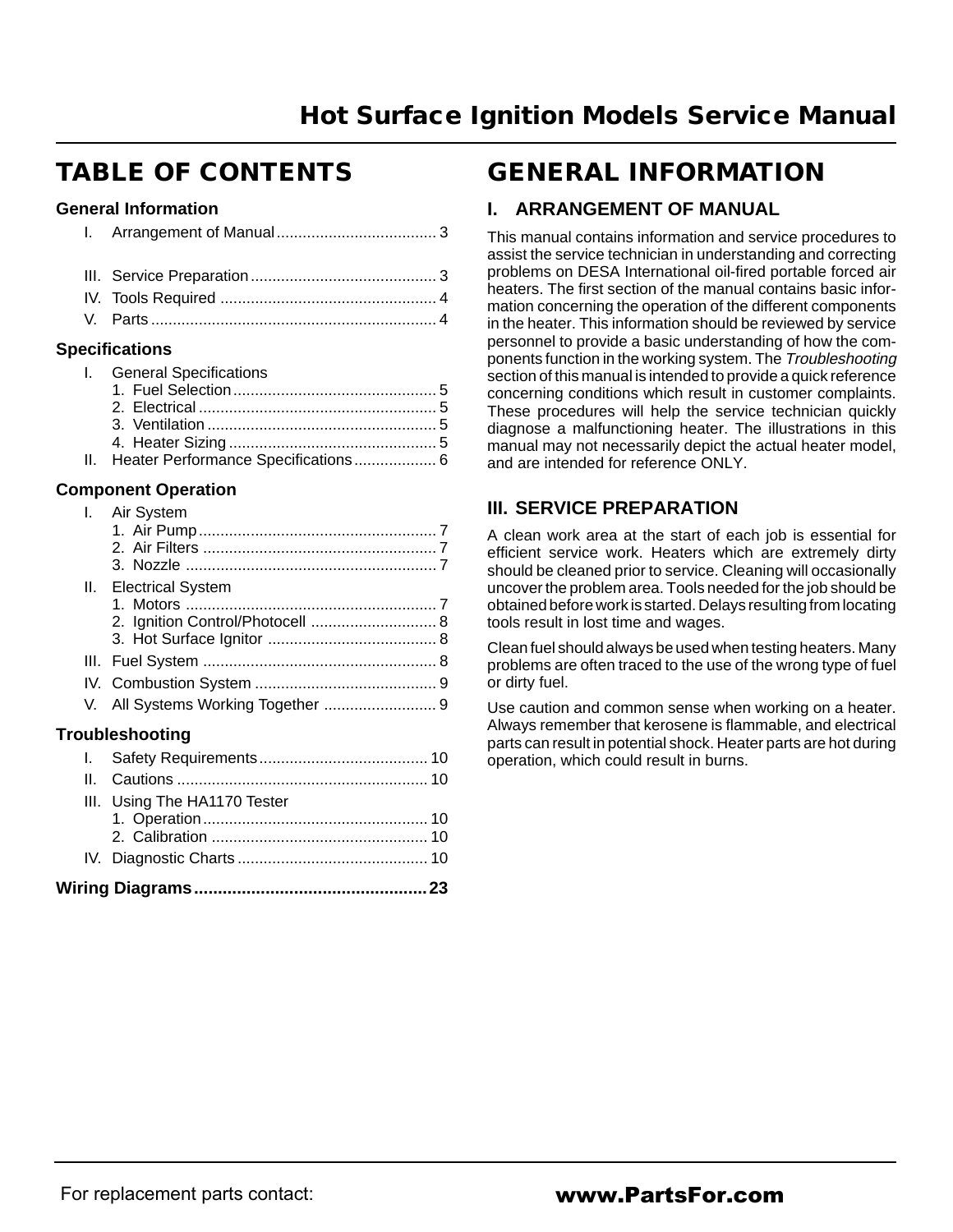## **IV. TOOLS REQUIRED**

In addition to common hand tools, the service shop should have the following tools and instruments for proper repairing of the heaters. These instruments will be referred to throughout this manual.

| <b>INSTRUMENT</b>        | <b>RANGE</b>    | <b>PART NUMBER</b> |
|--------------------------|-----------------|--------------------|
| Control/Photocell Tester | N/A             | HA1170             |
| Pressure Gauge           | $0-15$ P. S. I. | HA1180             |
| Feeler Gauge             | .001 to .1 inch | None*              |
| Multimeter               | 0-250 VAC       | None**             |
|                          | 0-200 Ohm       |                    |

\*Available at any auto parts store.

\*\*Available at most electronic stores.



# **V. PARTS**

In addition to the standard parts we now offer parts kits. Listed below are the item numbers and the accessory description

|  | <b>ITEM NUMBER   ACCESSORY</b> |  |
|--|--------------------------------|--|
|--|--------------------------------|--|

| HA1180                  | Air Gauge/All Models                                              |
|-------------------------|-------------------------------------------------------------------|
| HA1210                  | Thermostat/Forced Air & LP Forced Air                             |
| HA1202                  | Heavy Duty Wheel Kit<br>Fits: 35, 40, 50, 55, 60, 70 Models       |
| HA1206                  | <b>Wheel Kit</b><br>Fits: 35, 40, 50, 55, 60, 70 Models           |
| HA2203                  | Rear Handle Fits: 110, 115 Models                                 |
| <b>HA2204</b>           | Rear Handle<br>Fits: 150, 155, 165, 200 Models                    |
| HA2210                  | <b>Filler Neck Screen</b>                                         |
| <b>ITEM NUMBER</b>      | <b>REPLACEMENT PART</b>                                           |
| 104068-03               | Ignition control<br>Fits: 35, 40, 50, 55, 60 Models               |
| 104068-02               | Ignition control Fits: 70, 110, 115,<br>150, 155, 165, 200 Models |
| PP204                   | Rotor Kit 1/2"                                                    |
| PP206                   | Nozzle (35, 40 Models)                                            |
| Refer to Owner's Manual | Nozzle (50/55 Models)                                             |
| PP219                   | Nozzle (60 Models)                                                |
| <b>PP220</b>            | Nozzle (70 Models)                                                |
| PP221                   | Nozzle (110, 115 Models)                                          |
| <b>PP222</b>            | Nozzle (150, 155 Models)                                          |
| PP223                   | Nozzle (165 Models)                                               |
| PP235                   | Nozzle (200 Models)                                               |
| PP200                   | Hot Surface Ignitor                                               |
| PP213                   | Air Filter Kit<br>(35, 40, 50, 55, 60, 70 Models)                 |
| PP214                   | <b>Filter Kit</b><br>(110, 115, 150, 155, 165, 200 Models)        |
| <b>PP205</b>            | Rotor Kit 5/8"                                                    |
| M16656-24               | Photocell                                                         |
| <b>PP217</b>            | <b>Pump Adjustment Kit</b>                                        |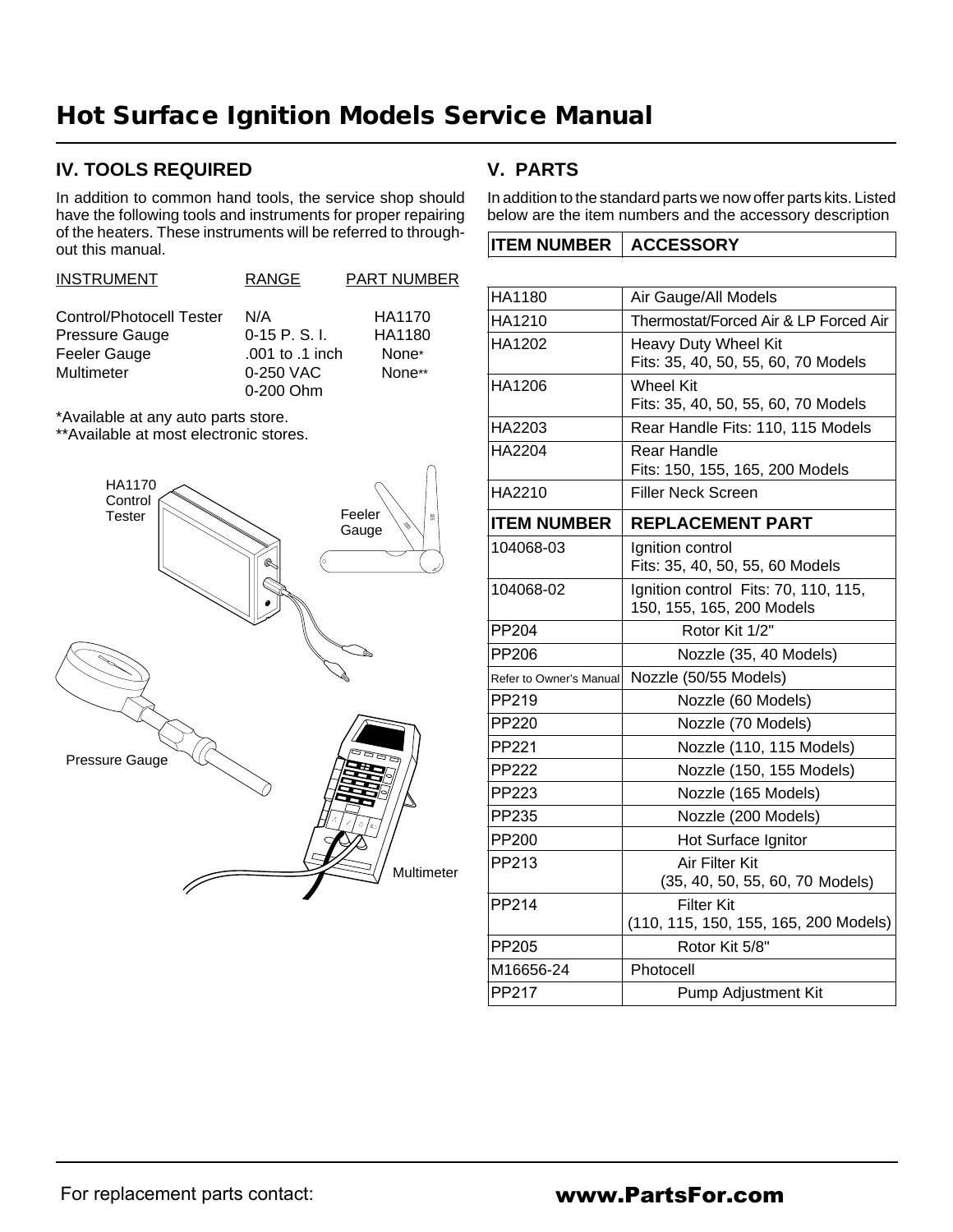# **SPECIFICATIONS**

## **I. GENERAL SPECIFICATIONS**

#### **1. Fuel Selection**

One of the most critical specifications for trouble-free operation is the use of a clean, acceptable fuel. Listed below are guidelines and comments concerning operation of heaters with different fuels.

| RECOMMENDED<br><b>FUELS</b>          | <b>COMMENTS</b>                                                                                                      |
|--------------------------------------|----------------------------------------------------------------------------------------------------------------------|
| Kerosene<br>Fuel Oil No.1<br>Jet "A" | Best overall results. Minimum odor and<br>minimum maintenance. No additives<br>necessary for cold weather operation. |
| ALTERNATE FUELS COMMENTS             |                                                                                                                      |

Fuel Oil No. 2 Diesel No. 1 Diesel No. 2 Noticeable increase in odor. Requires frequent maintenance of fuel filter and nozzle. Requires a winterizing additive at temperatures below 20°F

#### **2. Electrical**

The heater must be connected to a standard electrical outlet (120V/60HZ). For safety, all heaters are equipped with a three prong power cord, which must be grounded. When selecting an extension cord for heater usage, the following chart should be used in determining wire size.

| LENGTH OF CORD | WIRE SIZE (AWG) |
|----------------|-----------------|
| 100 Ft.        | No. 14          |
| 200 Ft.        | No. 12          |
| 300 Ft.        | No. 10          |
| 400 Ft.        | No. 8           |
|                | No. 6           |

#### **3. Ventilation**

The heater should be used only in well-ventilated areas. As a rule, the following minimum requirements should be followed.

| <b>HEATER SIZE (BTU)</b> | <b>SQUARE FOOT OPENING</b> |
|--------------------------|----------------------------|
| 35,000/40,000            | 1.0 Sq. Ft.                |
| 50,000/55,000/60,000     | 1.6 Sq. Ft.                |
| 70,000                   | 2.1 Sq. Ft.                |
| 110,000/115,000          | 3.2 Sq. Ft.                |
| 150,000/155,000          | 4.5 Sq. Ft.                |
| 165,000                  | 5.0 Sq. Ft.                |
| 200,000                  | 6.0 Sq. Ft.                |

The above is based on ventilation requirements of at least a 3 sq. ft. opening per 100,000 BTU. If possible, it is better to provide cross-ventilation to achieve better air movement.

#### **4. Heater Sizing**

The user should be aware of the proper size heater needed for a particular application. It is easy to see that a 35,000 BTU heater would not heat a large warehouse, but the question is sometimes asked "What size heater should I use?" A simple formula that can be used to determine heater BTU requirements follows:

Cu. Ft. of Area X .133 X Desired Temp. Rise  $\degree$ F = BTU Size Needed.

#### **Example:**

Area: 50' X 25' X 10' = 12,500 Cu. Ft. Desired Temp. Rise: 30°F

| 12,500 (Cu. Ft.)<br>$X.133$ (Factor)                         | <b>ANSWER: A 50,000 BTU</b><br>heater should be selected<br>for this application. |
|--------------------------------------------------------------|-----------------------------------------------------------------------------------|
| 1662.5<br>$X$ 30 (Temp. Rise)<br>49,875 (Proper Heater Size) |                                                                                   |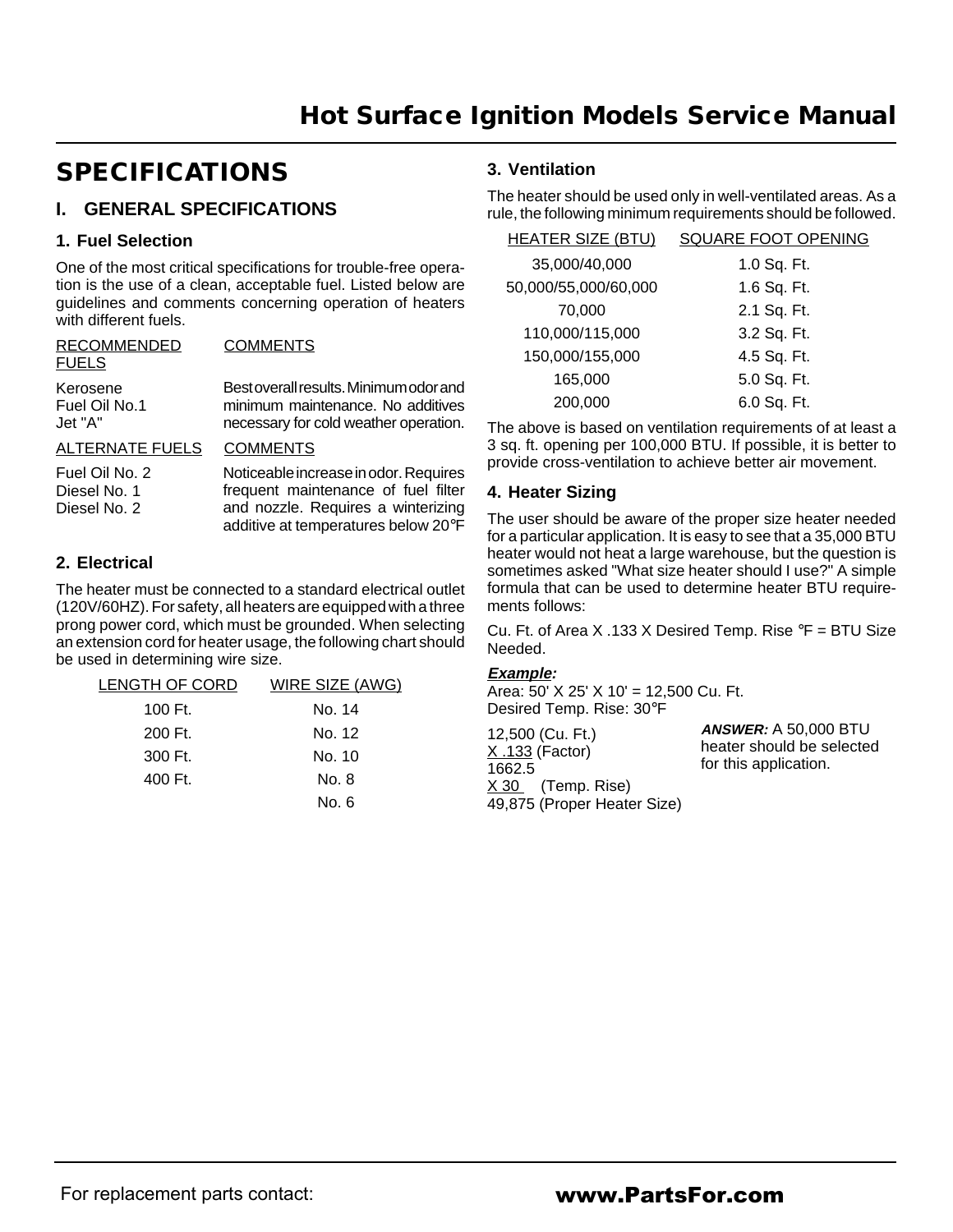## **II. HEATER PERFORMANCE SPECIFICATIONS**

#### **Technical Service Heater Performance Data**

| <b>Heater Model</b>                               | <b>BTU</b><br>Rating | Pump<br>PSI<br>±.1 | Nozzle<br>Part No.   | Nozzle<br><b>GPH</b><br>± 5% | Motor<br>Part No.            | Motor<br>R.P.M. | Motor<br>Horsepower | Ignitor<br>Kit | Control<br>Board | Fuel<br>Tank<br>Capacity<br>(Gal) | Hot Air<br>Output<br>(C.F.M.) | <b>AMPS</b><br>(Running) |
|---------------------------------------------------|----------------------|--------------------|----------------------|------------------------------|------------------------------|-----------------|---------------------|----------------|------------------|-----------------------------------|-------------------------------|--------------------------|
| <b>R35D</b><br>REM35C                             | 35,000               | 3.0                | 100735-02<br>(PP206) | 0.30                         | 100088-01<br>$(102001 - 01)$ | 1725            | 1/15                | PP200          | 104068-03        | 3.0                               | 165                           | 2.0                      |
| R40<br>REM40                                      | 40.000               | 3.0                | 100735-02<br>(PP206) | 0.30                         | 100088-01<br>$(102001 - 01)$ | 1725            | 1/15                | PP200          | 104068-03        | 3.0                               | 170                           | 2.0                      |
| <b>R55A</b><br>REM55A                             | 55,000               | 3.6                | 100735-17<br>(PP219) | 0.40                         | 100088-01<br>$(102001 - 01)$ | 1725            | 1/15                | PP200          | 104068-03        | 5.0                               | 175                           | 2.0                      |
| R60<br>REM60<br><b>RM60</b>                       | 60.000               | 3.4                | 100735-17<br>(PP219) | 0.40                         | 100088-01<br>$(102001 - 01)$ | 1725            | 1/15                | PP200          | 104068-03        | 5.0                               | 180                           | 2.0                      |
| <b>R70D</b><br>R70DT                              | 70,000               | 4.7                | 100735-18<br>(PP220) | 0.50                         | 103609-01<br>$(102001 - 20)$ | 3450            | 1/8                 | PP200          | 104068-02        | 5.0                               | 250                           | 2.8                      |
| <b>R110B</b><br><b>R110BT</b>                     | 110.000              | 5.3                | 100735-19<br>(PP221) | 0.80                         | 103493-01<br>$(102001 - 21)$ | 3450            | 1/5                 | PP200          | 104068-02        | 9.0                               | 490                           | 3.6                      |
| R <sub>115</sub><br><b>REM115</b><br><b>RM115</b> | 115,000              | 5.3                | 100735-19<br>(PP221) | 0.80                         | 103493-01<br>$(102001 - 21)$ | 3450            | 1/5                 | PP200          | 104068-02        | 9.0                               | 490                           | 3.6                      |
| <b>REM150E</b>                                    | 150.000              | 5.4                | 100735-20<br>(PP222) | 1.10                         | 103493-01<br>$(102001 - 21)$ | 3450            | 1/5                 | PP200          | 104068-02        | 13.5                              | 550                           | 3.6                      |
| R155B<br><b>REM155B</b><br><b>RM155</b>           | 155,000              | 5.4                | 100735-20<br>(PP222) | 1.10                         | 103493-01<br>$(102001 - 21)$ | 3450            | 1/5                 | PP200          | 104068-02        | 13.5                              | 550                           | 3.6                      |
| <b>R165AT</b>                                     | 165,000              | 5.6                | 100735-21<br>(PP223) | 1.20                         | 103493-01<br>$(102001 - 21)$ | 3450            | 1/5                 | PP200          | 104068-02        | 13.5                              | 575                           | 3.6                      |
| <b>R200A</b>                                      | 200,000              | 6.2                | 100735 13<br>(PP235) | 1.40                         | 105183-01<br>$(102001 - 27)$ | 3400            | 1/4                 | PP200          | 104068-02        | 13.5                              | 600                           | 3.6                      |

M16656-24 Photocell will apply to all models for service.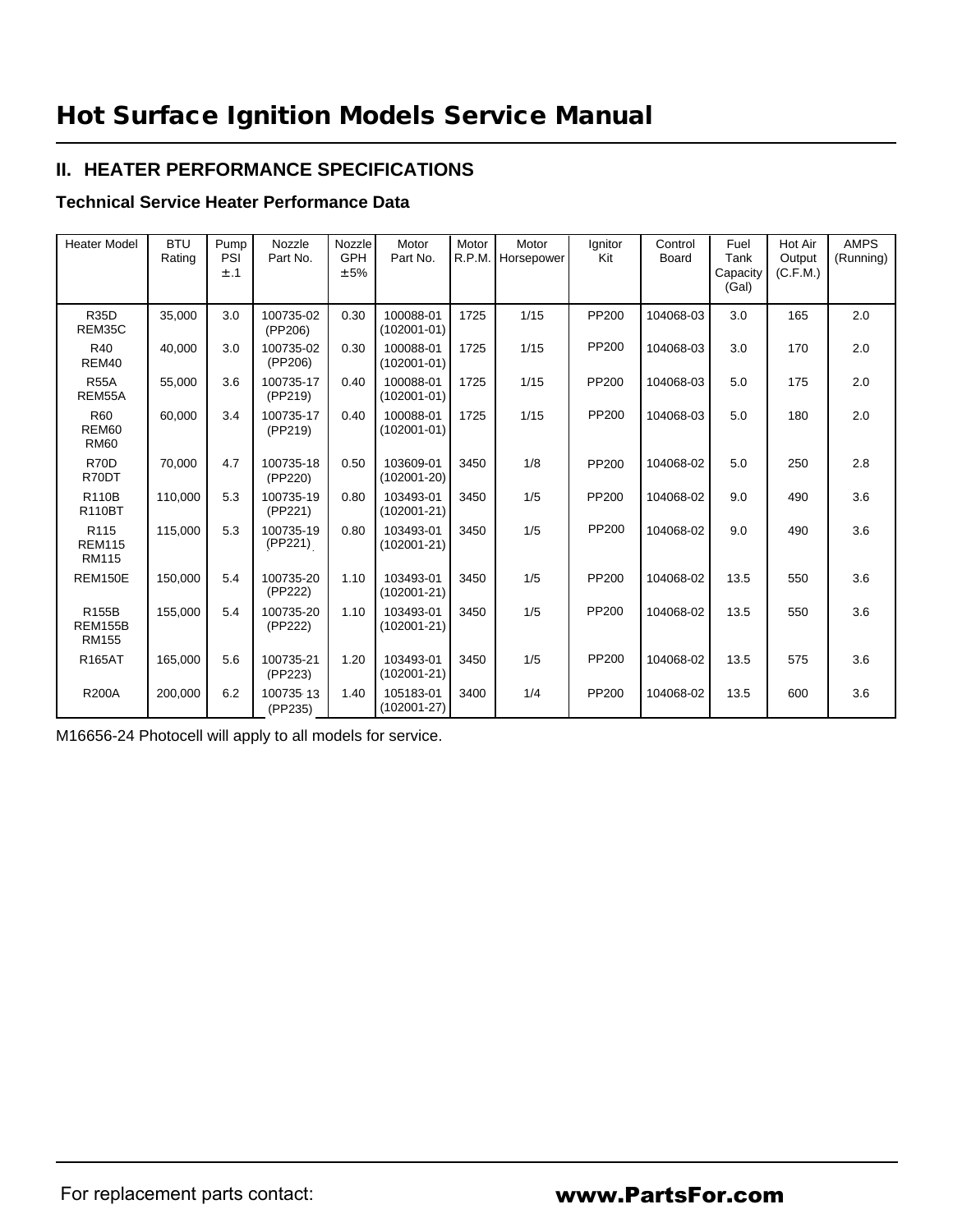# **COMPONENT OPERATION**

### **I. AIR SYSTEM**

#### **1. Air Pump**

The heater's air pump consists of a rotor with four carbon blades rotating inside a pump body. The rotor is driven directly by the motor and is attached to the motor shaft by means of a plastic insert. As the motor rotates, the carbon blades travel outward rubbing against the inside surface of the steel pump body. The rotor's position inside the pump body is such that it is not concentric with the pump body and a .003/.004 of an inch gap is set at the uppermost quadrant. As the motor rotates, the air between the blades is compressed and routed to the nozzle through the air line.



#### **Direction of Rotation-Clockwise**

#### **3. Nozzle**

As mentioned previously, the purpose of the air pump is to compress air and deliver it to the nozzle. The compressed air, as it travels through the nozzle, creates a negative pressure that extends back through the center of the nozzle. This negative pressure lifts the fuel from the fuel tank. The fuel from the fuel tank and the compressed air are mixed at the nozzle which results in a very fine mist of fuel being sprayed into the combustion chamber. The air pump/nozzle combination eliminates the need for a conventional type fuel pump. It is important for the service technician to understand the nozzle operation. In many cases concerning improper operation of a heater, the problem is the result of a seal leak or a restriction (dust/dirt) being present within the nozzle. It should also be pointed out that each model heater requires different nozzles due to different fuel flow rates.



#### **2. Air Filters**

The air filtering system consists of an air input filter and an air output filter. The air input filter is located at the right rear of the motor and its purpose is to filter all incoming air prior to entering the air pump. The filter design is such that it can be cleaned in a mild, soapy solution, thoroughly dried and used over again. The air output filter is located under the plastic end cover. This filter's purpose is to prevent any carbon dust (from rotor or blade wear) from entering the air passages in the nozzle. This filter is non-cleanable and should be replaced when considerable buildup of carbon dust is observed. (See drawings below).



## **II. ELECTRICAL SYSTEM**

#### **1. Motors**

The motors used on the low pressure heaters are fractional horsepower motors ranging from 1/15 HP on the smallest heater to 1/4 HP on the largest heaters. The motors used can be grouped into two categories. The first category is the shaded pole motor. The shaded pole motor contains a single winding and does not require an integral start/run capacitor for operation. This type of motor is used on 35, 40, 50, 55, and 60 model heaters.

The second category is the permanent start capacitor motor. This motor contains two separate windings. The first winding being the auxiliary or start winding and the second being the main or run winding. This motor utilizes an integral start/run capacitor which is wired internally and cannot be replaced. This type of motor is used on the 70, 110, 115, 150, 155, 165, and 200,000 Btu models.



For replacement parts contact: www.PartsFor.com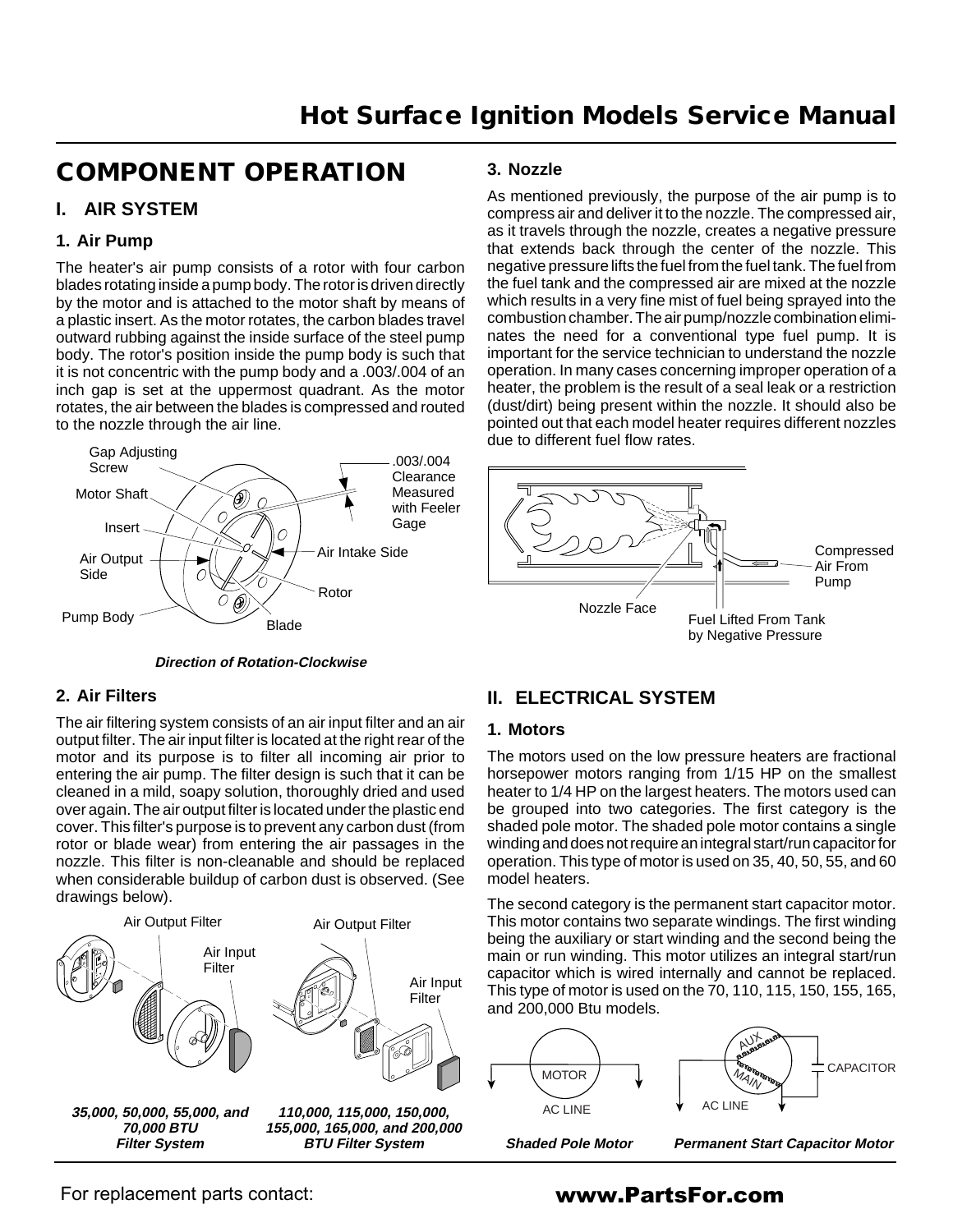#### **2. Ignition Control/Photo Cell**

The ignition control circuit consists of a photocell (light sensitive resistor) and an ignition control. The photocell is used to sense the presence of light inside the combustion chamber. The resistance of the photocell changes as the light level inside the combustion chamber changes. When the heater is operating properly, the flame pattern inside the combustion chamber is very turbulent which results in the resistance of the photocell increasing and decreasing very rapidly. This dynamic change in resistance is required by the ignition control to allow the heater to continue to operate. If the signal from the photocell becomes "lazy" or steady state indicating a lack of turbulence, then the heater will be turned off. Some examples of this condition are a loss of fan and a blocked inlet. Because the photocell also responds to the color of the flame, the control will also shut off the heater if the fuel/air mixture is too lean. With a fuel lean mixture the flame becomes blue in color and the photocell does not respond to that end of the light spectrum as well as it responds to orange light which is present during proper operation. As a service technician, it is important to understand the operation of the ignition control. In the past, it has been the single most misdiagnosed part of the heater. It is suggested that all controls be checked per instructions listed in the Troubleshooting section, prior to replacement.



#### **3. Hot Surface Ignitor**

#### All models will use PP200 Ignitor Kit.

The hot surface ignitor is rated for 120 volts. With the rated voltage applied, the ignitor element heats up to 1400º Celsius (2550º Fahrenheit) within 5 seconds. When the atomized fuel is sprayed by the nozzle it is ignited by this extremely hot surface.

Note: It is important for the service technician to be cautious when working with the hot surface ignitor due to its extremely high operating temperature. Care should also be taken not to bend or strike the ignitor element.



## **III. FUEL SYSTEM (FUEL FILTERS)**

There are several types of fuel filters used on different model heaters. The filters are always located in line with the fuel pickup tube. The purpose of the filter is to eliminate the possibility of dirt, dust, etc. from entering the nozzle and restricting the flow. The filters should be inspected and cleaned whenever a heater is brought in for service. It is also important that the bottom of the tank be inspected for sedimentation or dirt buildup. The filter's design is such that a possible restriction in the filter screen can be present during operation and be dislodged back into the tank when the heater is shut off.





200,000 Btu Model

35, 40, 50, 55, 60, and 70,000 Btu Models

110, 115, 150, 155, and 165,000 Btu Models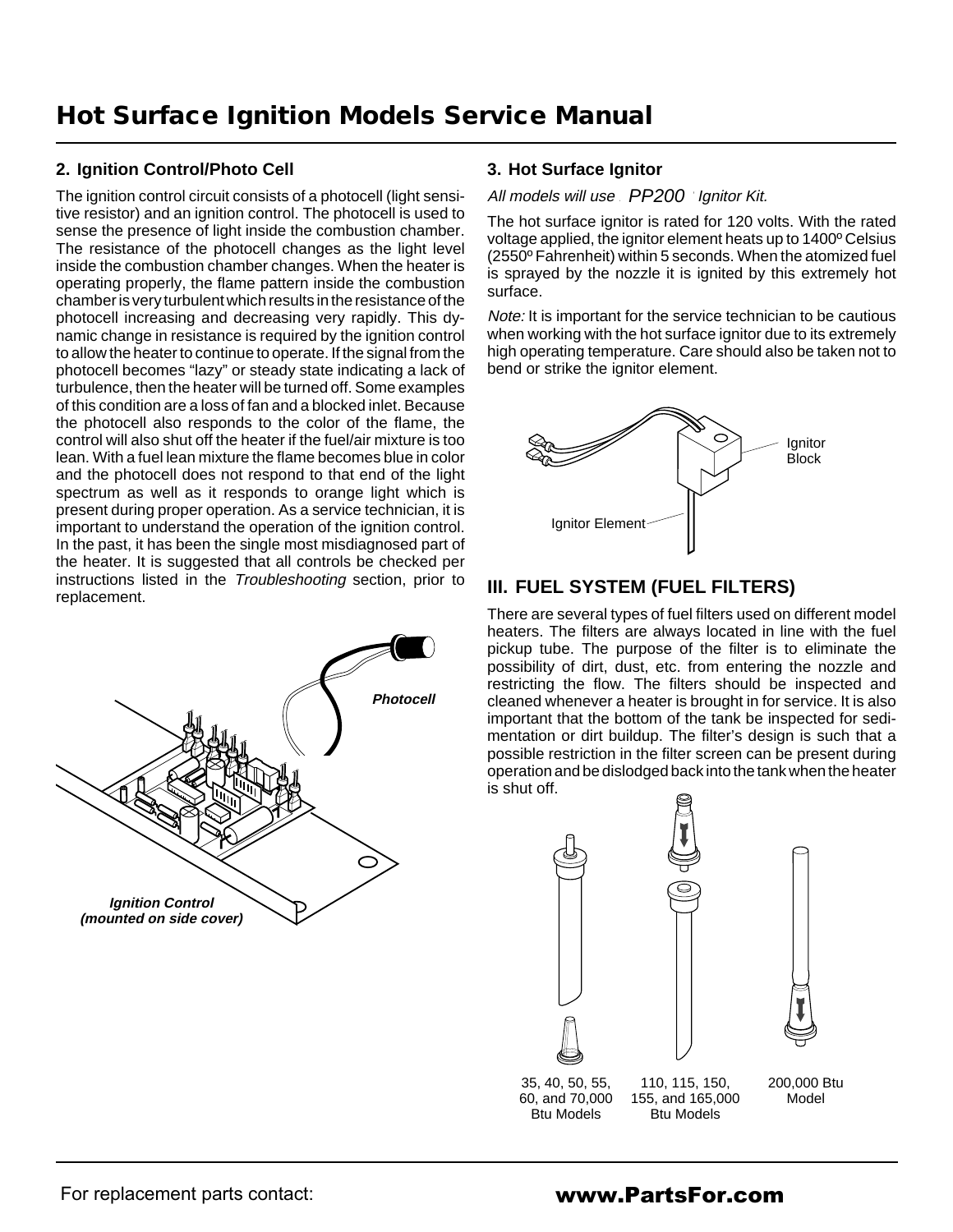## **IV. COMBUSTION SYSTEM**

Air being blown by the fan is directed by the air deflectors into the combustion chamber through the two louvers and center opening in the rear head which is riveted to the back of the combustion chamber. The nozzle and nozzle adapter are mounted in the burner strap which is fastened to the rear head. As the atomized fuel exits the nozzle and is ignited it mixes with the air entering through the rear head. The combustion process is completed inside the combustion chamber and the hot air exits the outlet end of the chamber.



## **V. ALL SYSTEMS WORKING TOGETHER**

There are four basic systems within the heater: the fuel system, the air system, the electrical system, and the combustion system.

An air pump (A) on one end of the motor shaft forces air through the air line (G) and out the nozzle (I). The moving air creates a pressure differential in the nozzle adapter (N) causing fuel to be drawn from the tank (J). The fuel-air mixture is sprayed into the combustion chamber (L) in a fine mist.

Additional air is supplied to the combustion chamber by a fan (O) to enter the combustion chamber where it mixes with the air and fuel from the nozzle. The remaining air is directed around and over the combustion chamber. This air mixes with the heated air from the combustion chamber and is ejected as a jet of clean, heated air (K).

The ignition system consists of an ignition control assembly (E) and hot surface ignitor (M). The ignition control assembly applies 120 volt power to the hot surface ignitor for 10 seconds which consists of a 5 second preheat period and a 3 to 4 second ignition trial period. The extremely high temperature of the ignitor element ignites the fuel and air mixture within the combustion chamber. After the trial period the power is removed from the ignitor.

In the safety circuit, the photocell monitors the amount of flame turbulence inside the combustion chamber.

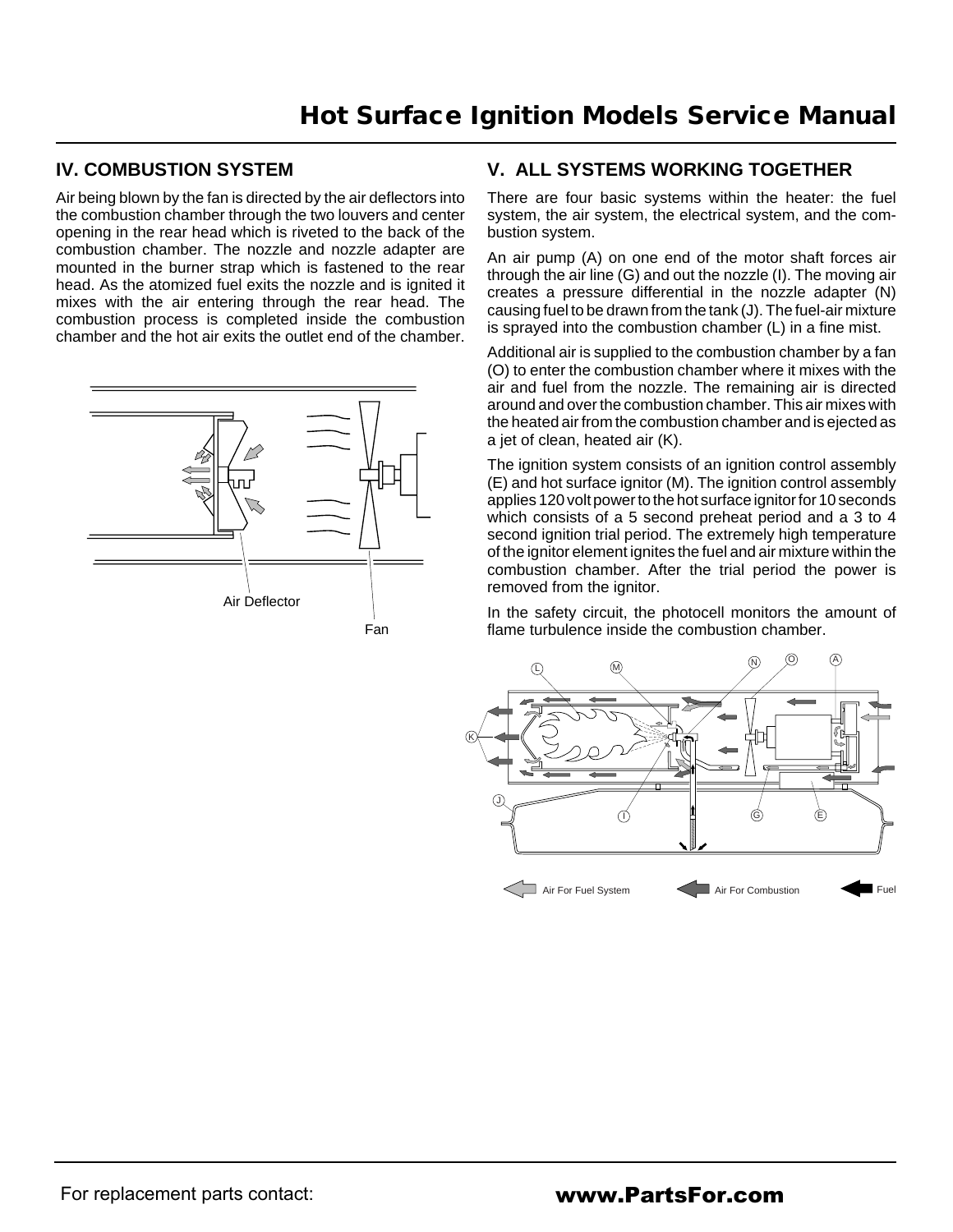# **TROUBLESHOOTING**

## **I. SAFETY REQUIREMENTS**

This service manual is intended for use by individuals with an adequate knowledge of electrical and mechanical skills. Attempts to repair this heater by individuals without those skills can result in personal injury, as well as property damage.

## **II. CAUTIONS**

1. Before servicing, disconnect the heater from the electrical power source by removing the electrical plug from the wall receptacle.

Note: When certain tests require electrical power to be applied, connect electrical power only for the time necessary to complete the test.

- 2. Do not bypass safety devices except when instructed to do so during troubleshooting procedures.
- 3. If replacement parts are necessary, do not substitute with non-factory parts (use only factory authorized replacement parts).
- 4. Make sure all electrical connections are secure and correct prior to connecting heater to a grounded electrical power source.

## **III. USING THE HA1170 TESTER**

The HA1170 control/photocell tester provides a means of troubleshooting the forced air kerosene heater by verifying the operation of the ignition control and photocell.

#### **Operation**

The tester's toggle switch has three positions. The middle position puts the tester in the OFF mode. The switch should be kept here when the tester is not in use to conserve battery power. With the switch in the ON position, the red LED is on continuous. This 2 foot-candle light source can be used to test the static resistance of the photocell. With the switch in the PULSE position, the red LED flashes off and on at a rate of 10 times per second (10 hertz). This position is used to verify the proper operation of the ignition control.



**Calibration**

IMPORTANT: This tester will not function properly without adequate battery power. Prior to using the tester, the full load battery voltage must be verified as follows.

Remove the battery cover to expose the battery and terminals. With the battery connected and the switch in the ON position (LED on continuous), measure the D.C. voltage across the battery terminals. If this voltage reads 7.5 volts or higher, proceed with testing. If the voltage reads lower than 7.5 volts, replace the battery and confirm the full load voltage.



# **IV. DIAGNOSTIC CHARTS**

The following pages contain various diagnostic charts. To use the charts, find the "Observed Fault" that exists and follow test procedure.

## **Observed Fault Index**

| Motor starts and runs but fuel does not ignite  11                                                                  |  |
|---------------------------------------------------------------------------------------------------------------------|--|
| Ignitor element heats up but motor does not start within                                                            |  |
| Ignitor does not heat up and motor does not start within five                                                       |  |
| Ignitor heats up, motor starts and runs, and fuel ignites, but<br>heater shuts off after a short period of time  18 |  |
|                                                                                                                     |  |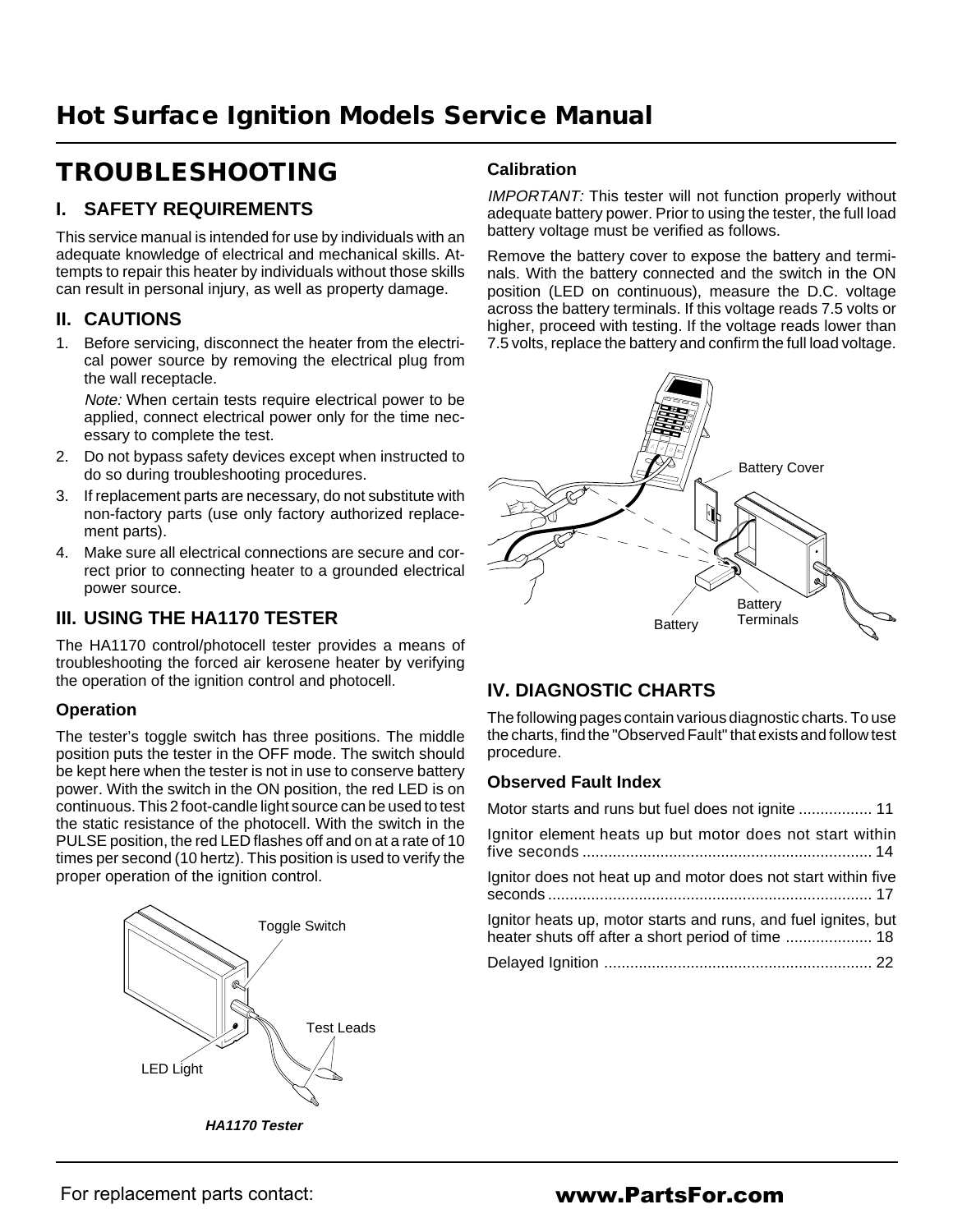# **OBSERVED FAULT**



# **TEST PROCEDURE**

## **1 Check Ignitor**

Disconnect ignitor wires from ignition control assembly. Measure the resistance of the ignitor at the terminals with an ohmmeter (use 0-200 OHM scale). Ignitor resistance should measure 30 to 175 OHMS. If resistance measures outside of this range, then ignitor is defective and should be replaced.

## **2 Check Ignition Control Assembly**

Remove fuse cover and check fuse (70,000 to 200,000 Btu models only). If fuse is blown replace it with a GMA-10 fuse. Disconnect motor red and white wires from control. With Ignitor wires disconnected, attach voltmeter leads to the ignitor terminals (labeled IGNITOR). Use the 0 to 200 V.A.C. scale. Plug power cord into a grounded 120V/60 Hz outlet. Meter should read 120V(rms) for approximately 10 seconds. If voltage reads 0 or stays at 120 for more than 10 seconds, the control is defective and should be replaced.

# **WARNING: High Voltage!**



**Ignition Control**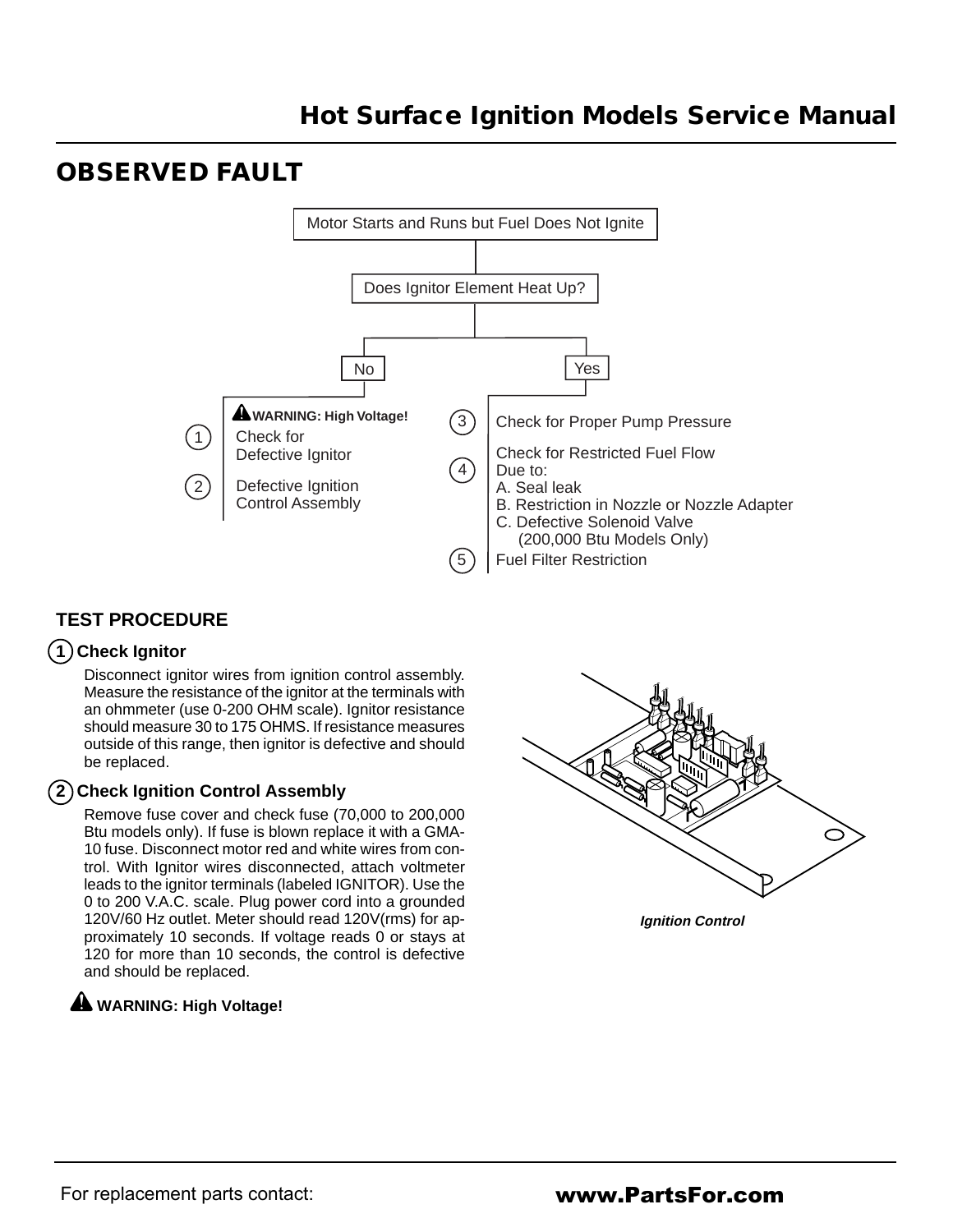### **3 Check for Proper Pump Pressure**

Install HA1180 Pressure Gauge or equivalent to rear of air filter housing. Start heater and adjust air pressure to specified pressure. Turn adjustment screw clockwise to increase pressure and counterclockwise  $\curvearrowleft$  to decrease pump pressure. The screwdriver must be removed from the slot after any adjustment before taking a reading on the gauge. (See Heater Performance Specification on page 6 for specified pressures).

Note: Pressure gauge must be scaled in 1/4 pound increments for accurate measurement.



#### **4 Check for Restricted Fuel Flow**

35,000 to 165,000 Btu Models Remove air and fuel lines from nozzle adapter. Remove nozzle adapter/nozzle from bracket.

200,000 Btu Model Remove ignitor (do not strike or bend element) from bracket. Place in a safe location. Remove air and fuel lines from nozzle adapter. Remove two bracket screws and remove bracket, nozzle adapter, and nozzle assembly from combustion chamber.

Using a 5/8" socket wrench, carefully remove the nozzle from nozzle adapter. (Be extremely careful not to scratch or score the face of the nozzle).

A. Seal Leak

Inspect nozzle seal or o-ring for damage. Replace if necessary.



**200,000 Btu Models**

Fuel Line Fitting

Fitting

For replacement parts contact: **www.PartsFor.com** 

Bracket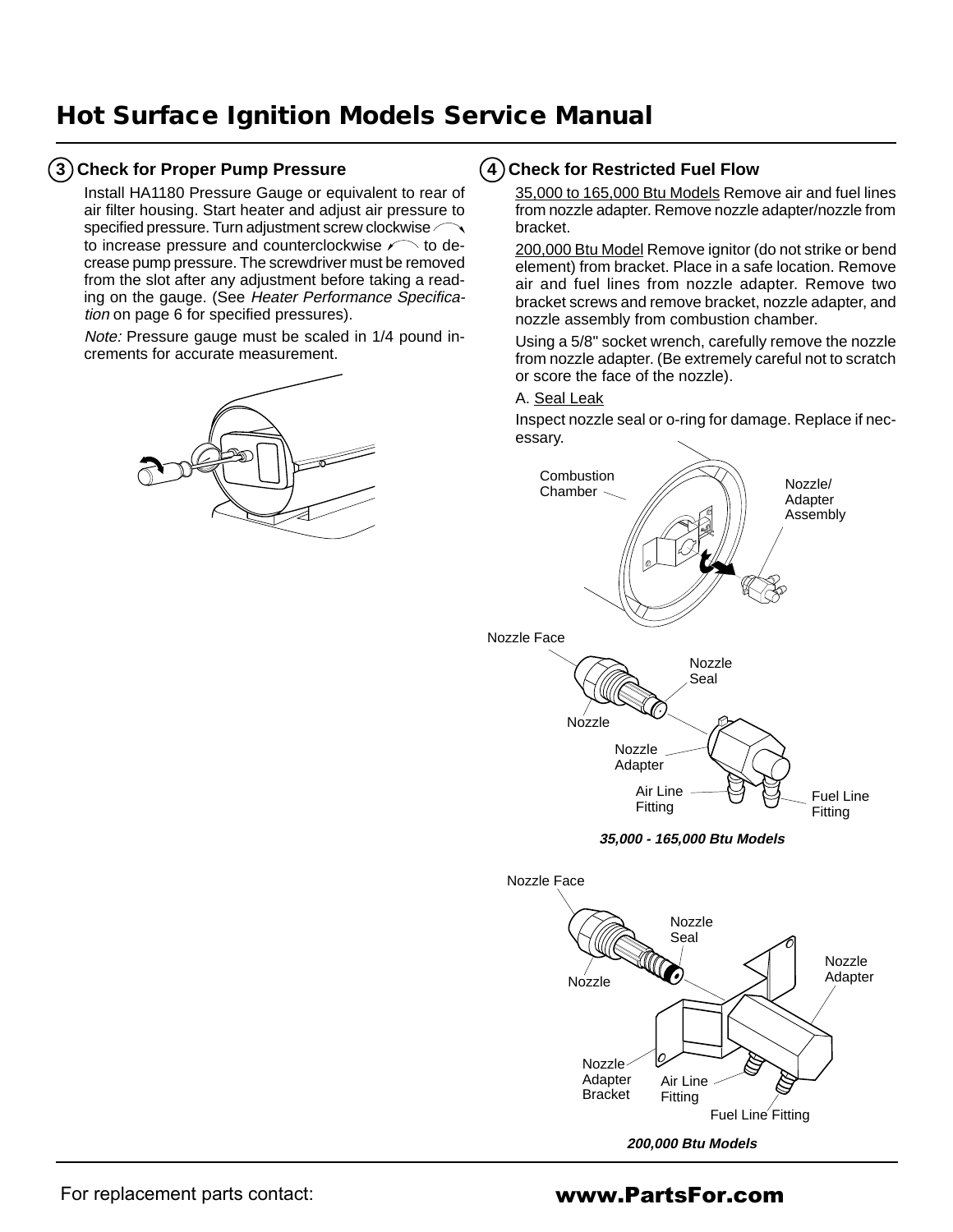#### B. Restriction in Nozzle or Nozzle Adapter

Using a compressed air source, blow the compressed air through the outlet end of nozzle to dislodge any foreign debris.

#### **CAUTION: NEVER DRILL OUT OR TRY TO INCREASE NOZZLE SIZE.**

Also, blow compressed air through the nozzle adapter in the direction shown to dislodge any foreign debris.



**Blowing Compressed Air Through Nozzle**



**Blowing Compressed Air Through Nozzle Adapter**

#### C. Defective Solenoid Valve (200,000 Btu model only)

Remove upper and lower fuel lines from fittings on solenoid valve. Apply 120V/60 Hz power to valve. Shine a flashlight at one side of valve. Light should be visible from the other side when the solenoid is energized. If not, the valve is obstructed or defective. Clean or replace as necessary.

### **5 Fuel Filter Restriction**

The fuel filter should be inspected and cleaned (see section III, Fuel System (Fuel Filters), page 8. After removing filter, flush with clean kerosene in the reverse direction of the fuel flow.



**100,000 - 165,000 Btu Models Shown**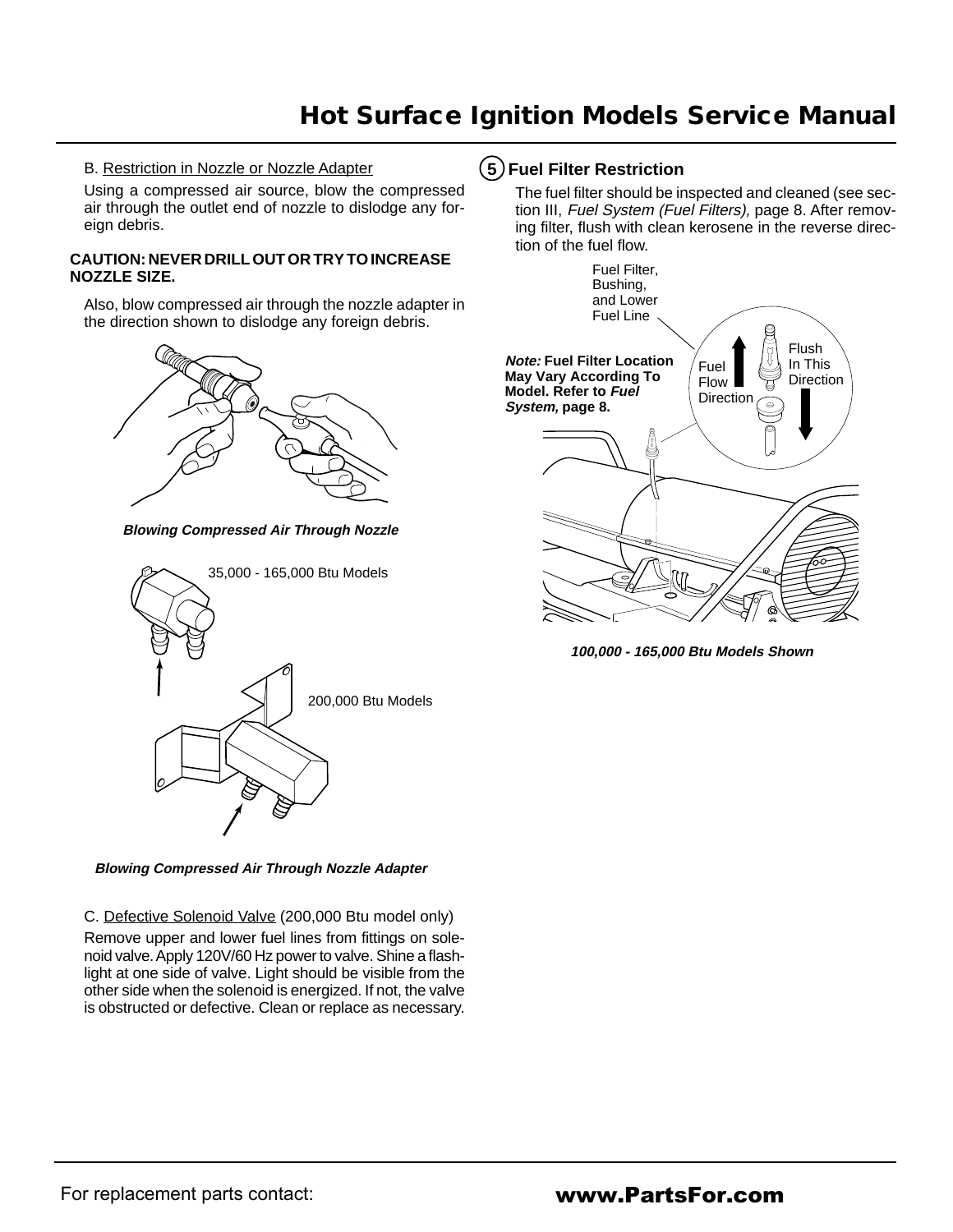# **OBSERVED FAULT**



# **TEST PROCEDURE**

## **1 Broken Rotor or Blades**

Disassemble the end cover filter and end pump cover from rear of motor. Visually inspect the rotor and blades for breakage. Make sure that the rotor and blades are free of any type of lubricant. Rotor and blades must be clean and dry for proper operation.

#### **2 Improper Rotor Clearance**

Check rotor with feeler gauge for proper clearance (.003"-.004") between rotor and pump body. Rotate rotor and make sure all four quadrants of rotor have adequate clearance.

## **3 Oversized Rotor**

If the fan is hard to turn when the motor end cover is installed, but easy to turn when loosened, the rotor should be removed and lightly sanded. Remove the rotor and lightly sand by placing rotor in the palm of hand and sanding on a flat surface making figure eight rotations. (Use the finest grade of sandpaper available).



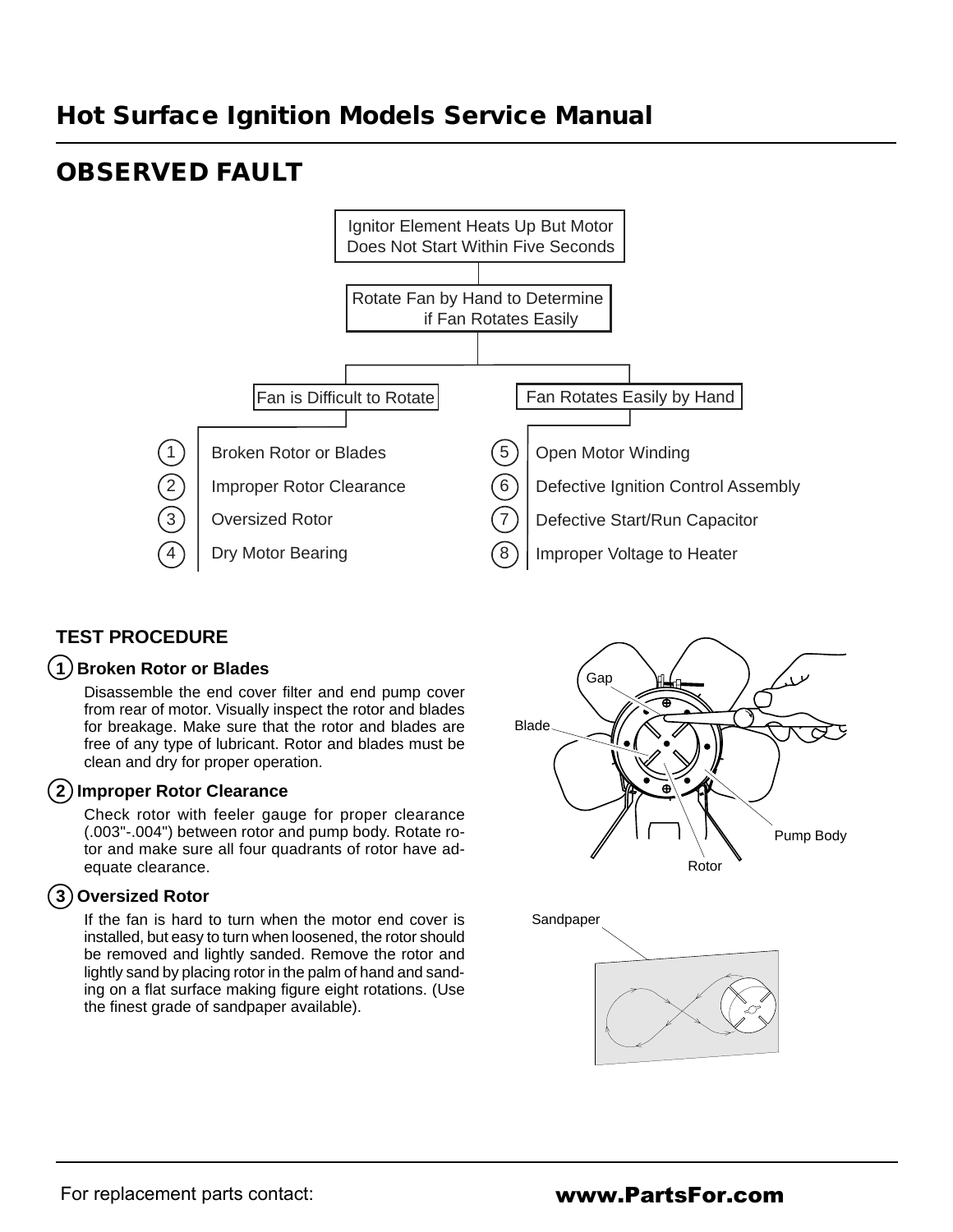## **4 Dry Motor Bearing**

If the fan is difficult to turn with air pump parts removed, then motor bearings are defective. Bearings are permanently lubricated, therefore motor should be replaced.

### **5 Open Motor Windings**

Disconnect motor wires (red and white) from ignition control assembly. Attach the ohmmeter leads to the moter wire terminals. Using the 0 to 200 OHM scale, measure the resistance of the motor windings. Refer to the chart below for resistances for each model. If the resistance is not within the specified range motor is defective and should be replaced.

NOTE: Resistances may vary due to motor temperature.

| <b>MOTOR WINDING RESISTANCE</b>               |                                   |
|-----------------------------------------------|-----------------------------------|
| <b>MODEL</b>                                  | <b>RESISTANCE</b><br>RANGE (OHMS) |
| 35,000, 50,000, 55,000, 60,000                | 5.57-6.81                         |
| 70,000                                        | 6.03-7.37                         |
| 100,000, 110,000, 150,000<br>155,000, 165,000 | 4.14-5.06                         |
| 200,000                                       | 3.96-4.84                         |

Note: In some cases it is possible for the resistance to read correctly without power applied and the motor still not work with power applied. If the ignition control assembly is tested and found to be good, then the motor is defective and should be replaced.

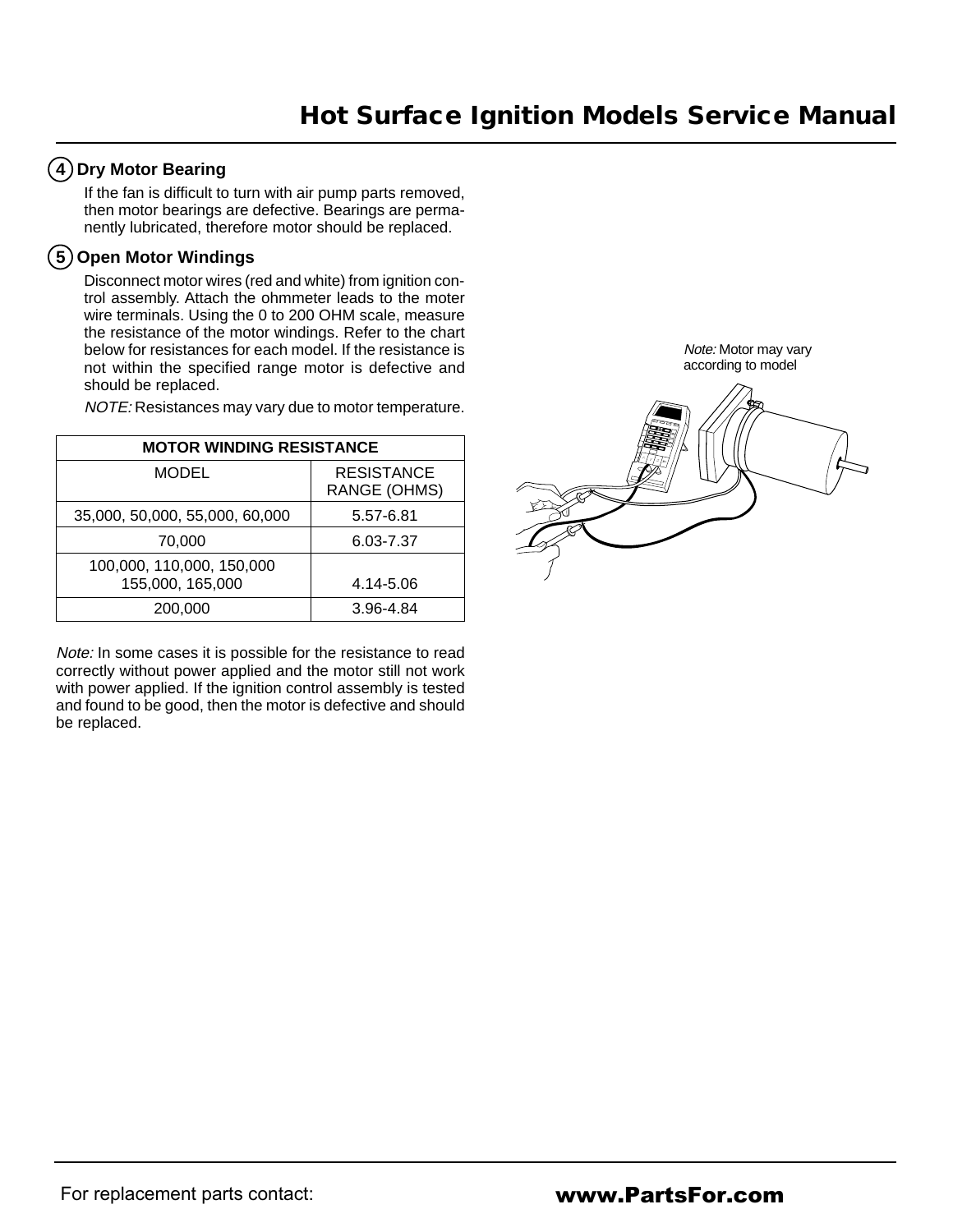## **6 Defective Ignition Control Assembly**

Disconnect motor wires from control. Attach voltmeter leads to motor terminals on control. Use 0 to 200 V.A.C. scale on meter. Plug power cord into a 120V/60 Hz grounded outlet. Meter should read 0 volts for five seconds, 120 volts for 3 to 4 seconds, then drop to 0 volts. If the meter remains at 0 volts, the control is defective and should be replaced.

### **7 Defective Start/Run Capacitors**

Motors used in 70,000 to 200,000 Btu model heaters are the Permanent Start Capacitor (PSC) type and are equipped with an integral start/run capacitor. If the resistance of the motor windings read correctly and the ignition control assembly is found to be working properly, the capacitor may be "open" circuit. The capacitor is wired internally and cannot be replaced. No service parts are available and entire motor assembly should be replaced.

### **8 Improper Voltage Input to Heater**

The specified voltage operating range for this product is 108 to 132 volts (rms) 60 hertz. Verify that the voltage applied to the heater while the motor is running is at least 108 volts and does not exceed 132 volts. Refer to the Electrical section of this manual (page 5) for proper extension cord sizing.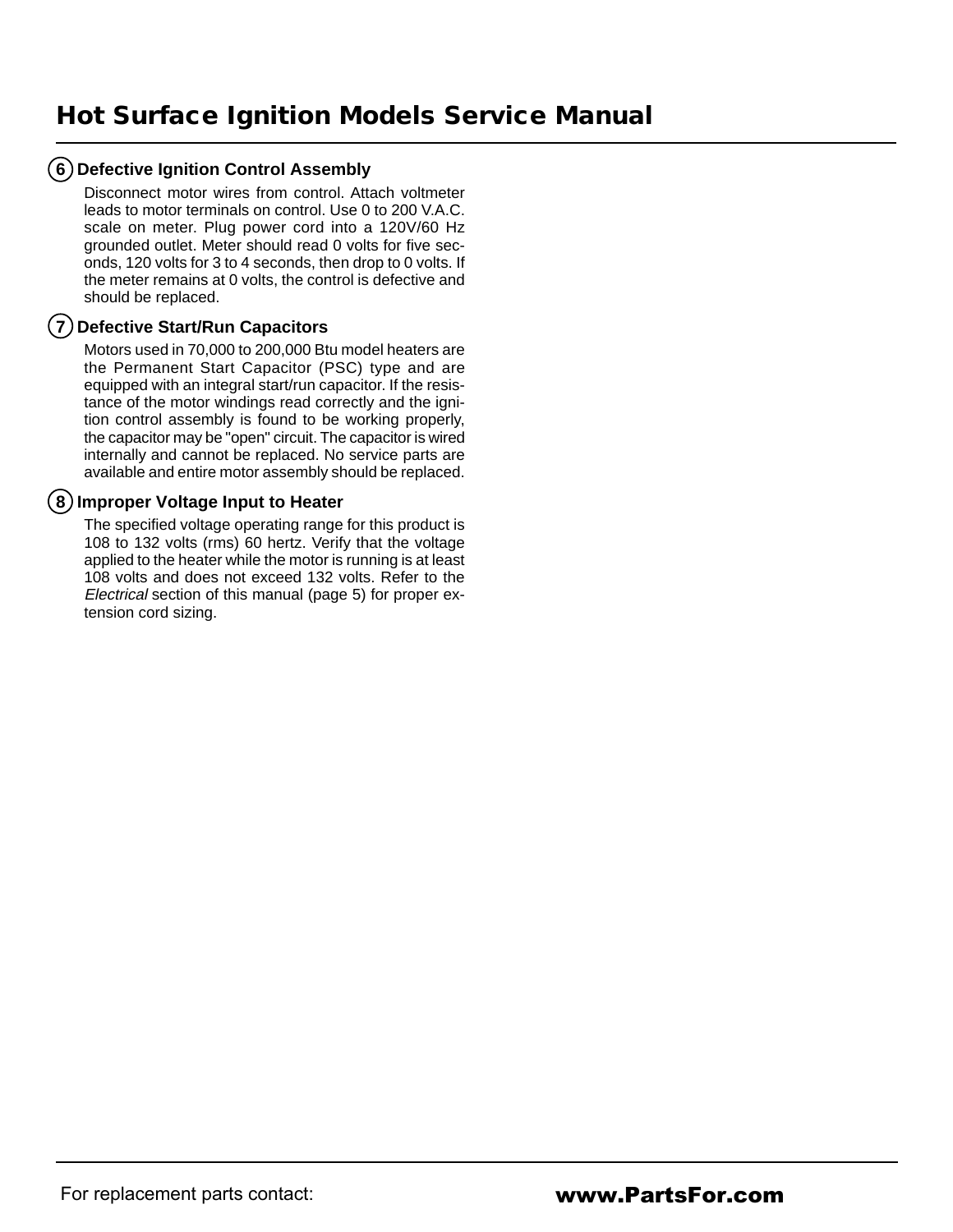# **OBSERVED FAULT**



## **TEST PROCEDURE**

#### **1 Bad Electrical Connection(s) or Wired Incorrectly**

Verify that all connections to the ignition control assembly are secure and wired according to the wiring diagram on page 23.



**Checking Fuse**

# **2 Blown Fuse on Ignition Control Assembly**

Remove fuse cover and inspect fuse. Check for continuity with an ohmmeter. If fuse is open, replace with 113752-01 of the same type and rating (GMA-10). or a fuse of the same type and rating (GMA-10).

## **3 Defective Ignition Control Assembly**

With motor and ignitor wires disconnected, connect voltmeter leads to the ignitor terminals. Use the 0 to 200 V.A.C. scale on the voltmeter. Apply power (120V/60Hz) to the control. The meter should read 120 volts for ten seconds and then drop to 0 volts. Remove power to control. Connect meter leads to the motor terminals. Apply power to control. Meter should read 0 volts for five seconds, 120 volts for 3 to 4 seconds, then drop to 0 volts. If measurements differ from those described, control is defective and should be replaced.

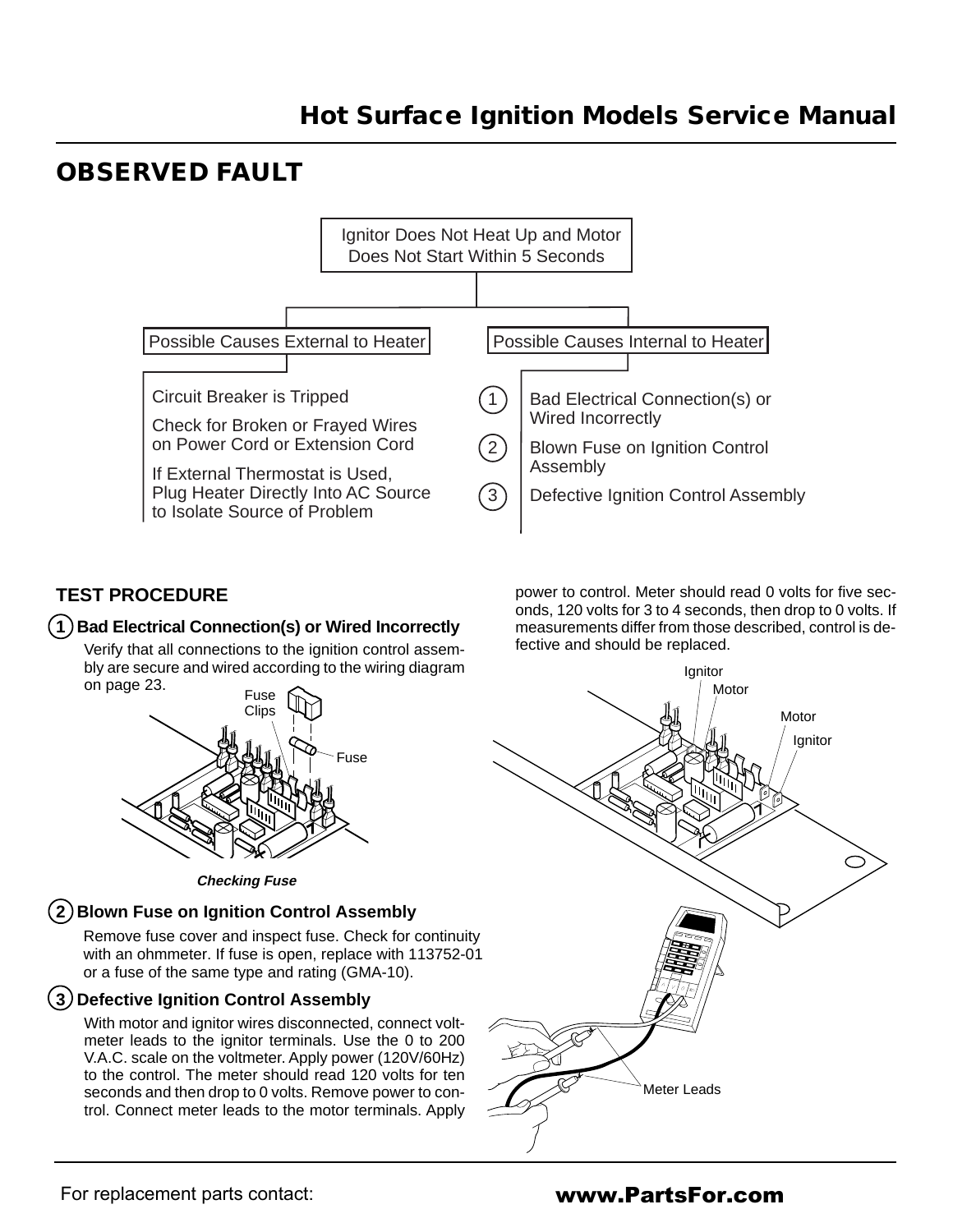# **OBSERVED FAULT**



8

# **TEST PROCEDURE**

#### **1 Defective Ignition control**

Remove pressure gauge plug from filter end cover. Remove 4 side cover screws that attach the side cover to the heater. Allow side cover (with ignition control attached) to rest on fuel tank flange. Disconnect only the photocell wires from ignition control. Attach the HA1170 leads to the photocell terminals on the ignition control. Plug the power cord into a grounded 120V/60 Hz outlet. When the motor starts turn the HA1170 toggle switch to the "flashing" red LED position (see page 10 for HA1170 calibration procedures). If the motor shuts off after 3 or 4 seconds, the control is defective and should be replaced.

If the motor continues to run in step 1, the photocell may be dirty or defective.



Nozzle Adapter

Fuel Cap and Gasket Not Vented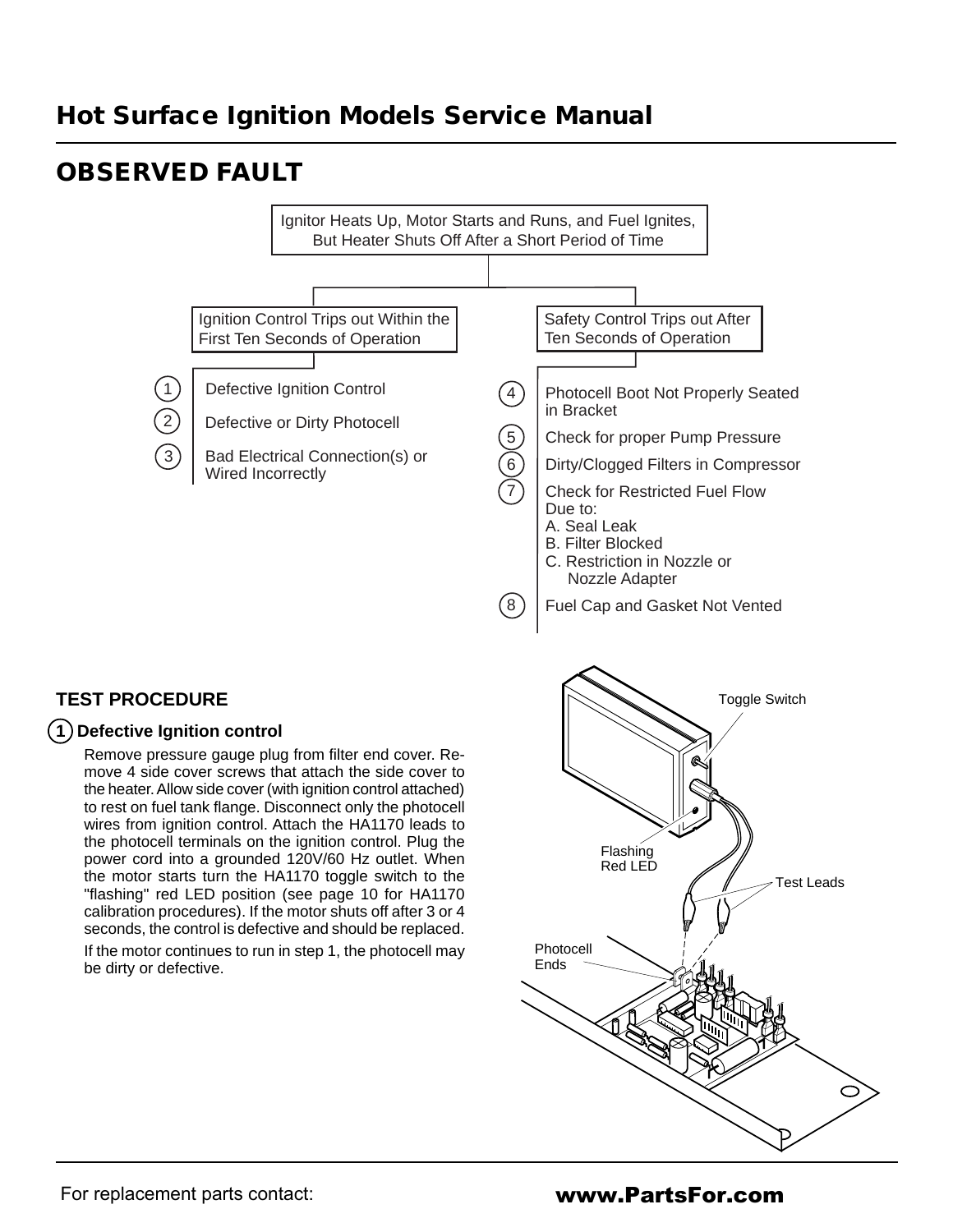#### **2 Defective or Dirty Photocell Assembly**

Inspect the lens of the photocell for soot/dirt, etc... If dirty, wipe off with a clean, damp cloth.

Remove photocell assembly from heater. Turn the toggle switch on the HA1170 tester to the "solid" red LED position. Place the photocell boot over the red LED on the tester. Connect the leads of an ohmmeter to the terminals on the photocell assembly. Use the 0 to 20,000 OHM scale on the meter. The resistance should measure 11,000 OHMS or less. If not the photocell is defective and should be replaced.

Block off the light source by putting thumb over opening of photocell. Replace the photocell if a change in resistance is not observed.

The resistance should measure greater than 50,000 OHMS (use the 1 megohm scale on the meter).





### **3 Bad Electrical Connection(s) or Wired Incorrectly**

Verify that all electrical connections are secure and making electrical contact. Verify that wiring is per the wiring diagram (see diagram, page 23).

### **4 Photocell Boot Not Properly Seated in Bracket**

Make sure photocell boot is seated in bracket securely. See illustration that follows.







**Incorrect Photocell Placement**

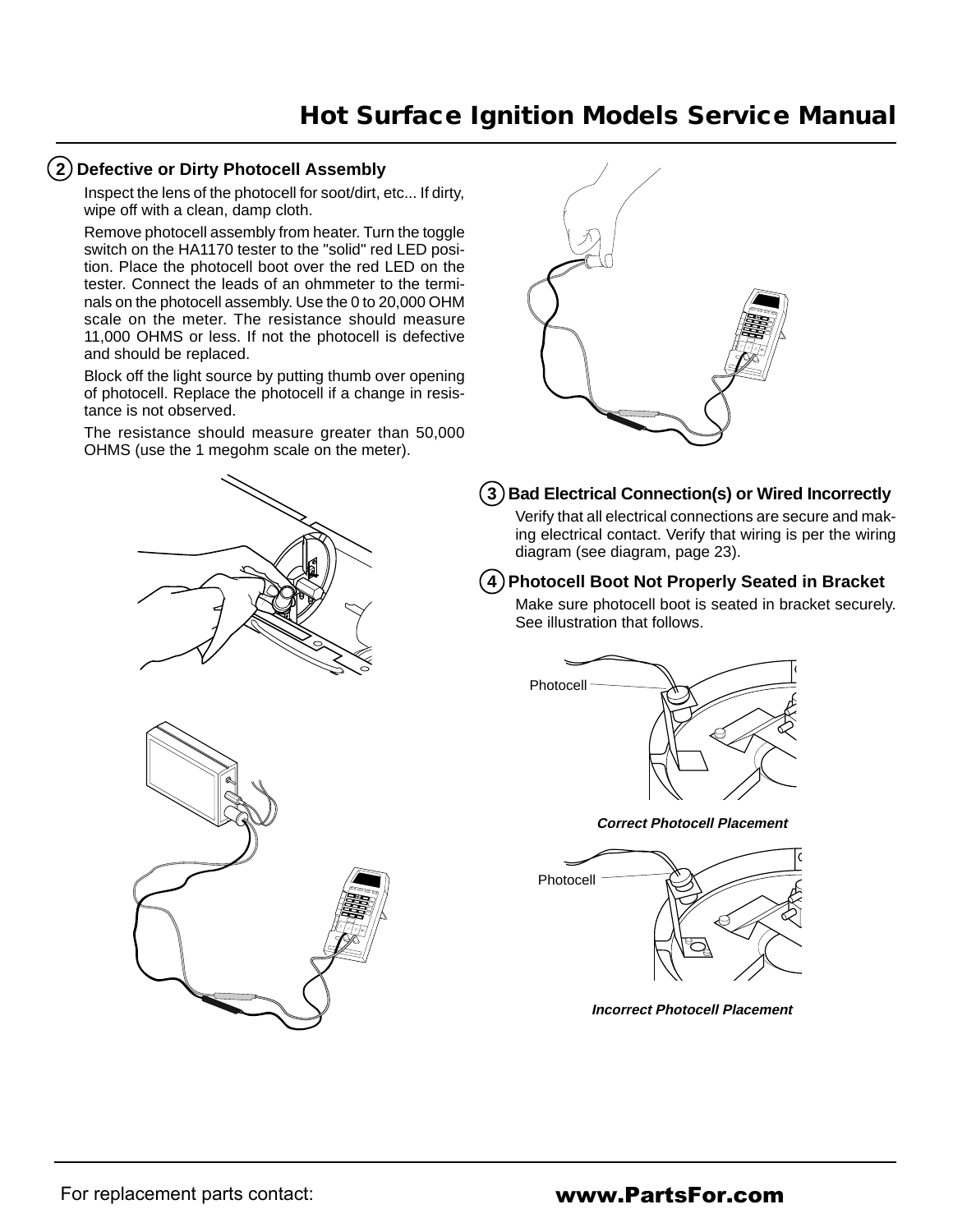### **5 Check for Proper Pump Pressure**

Install HA1180 Pressure Gauge or equivalent to rear of air filter housing. Start heater and adjust air pressure to specified pressure. Turning adjustment screw clockwise increases pressure, counterclockwise decreases pressure. The screwdriver must be removed from the slot after any adjustment before taking a reading on the gauge. (See Heater Performance Specification, on page 6 for specified pressures). It may be necessary to connect the HA1170 tester in place of the photocell while adjusting the pressure due to the fast shutdown response of the control.

Note: Pressure gauge must be scaled in 1/4 pound increments for accurate measurement.



### **6 Dirty/Clogged Air Filters in Compressor**

Inspect and replace air intake, air output, and lint filter if necessary. Filters should be replaced after 500 hours of operation.

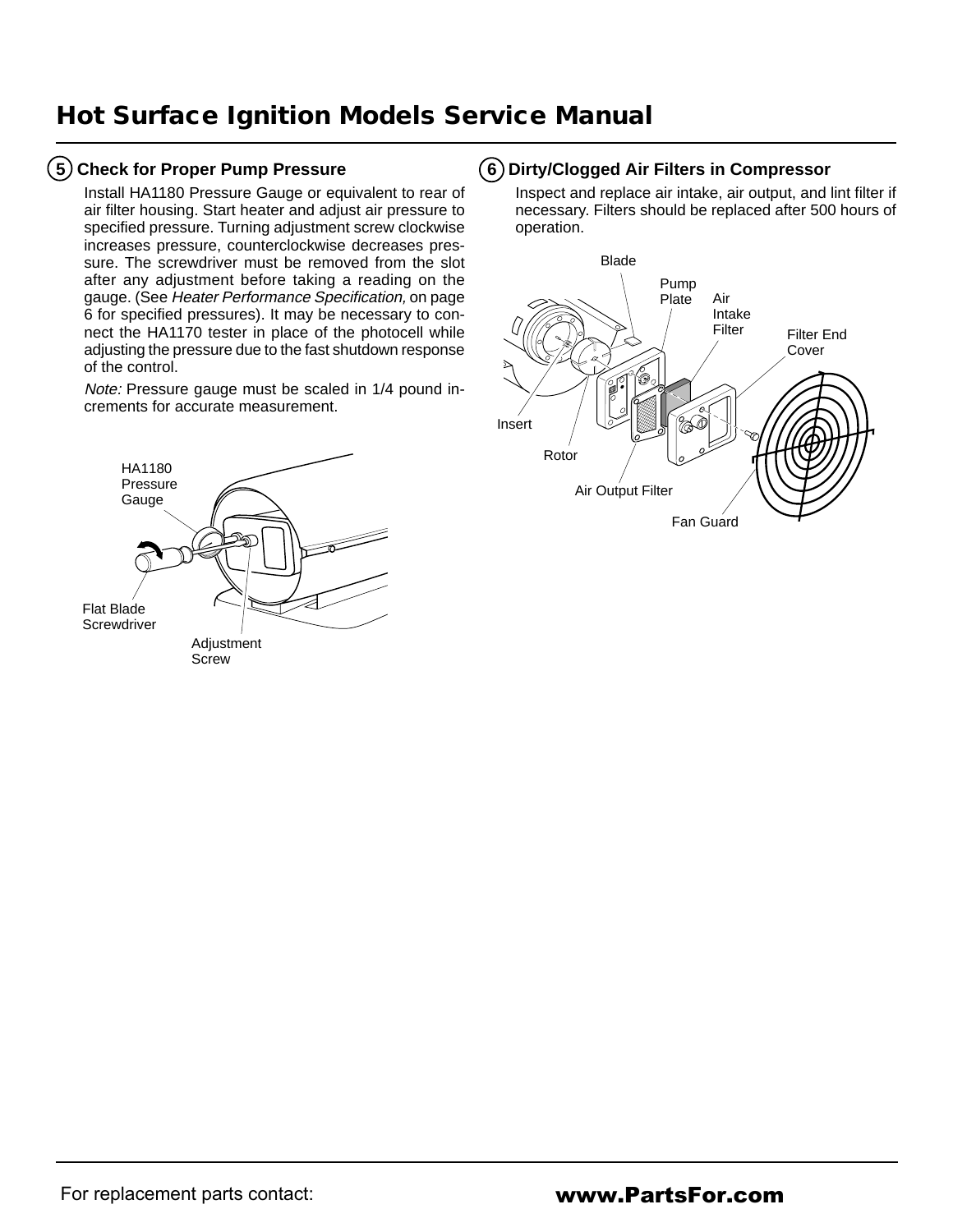#### **7 Check for Restricted Fuel Flow**

35,000 to 165,000 Btu Models Remove air and fuel lines from nozzle adapter. Remove nozzle adapter/nozzle from bracket.

200,000 Btu Model Remove ignitor (do not strike or bend element) from bracket. Place in a safe location. Remove air and fuel lines from nozzle adapter. Remove two bracket screws and remove bracket, nozzle adapter and nozzle assembly from combustion chamber.

Using a 5/8" socket wrench, carefully remove the nozzle from nozzle adapter. (Be extremely careful not to scratch or score the face of the nozzle).

#### A. Seal Leak

Inspect nozzle seal or o-ring for damage. Replace if necessary.



#### **8 Fuel Cap and Gasket Not Vented**

Remove fuel cap and inspect the vent hole and gasket to make sure the passage is open. Verify that only one gasket has been installed. The fuel tank must be vented properly for the fuel delivery system to operate correctly.

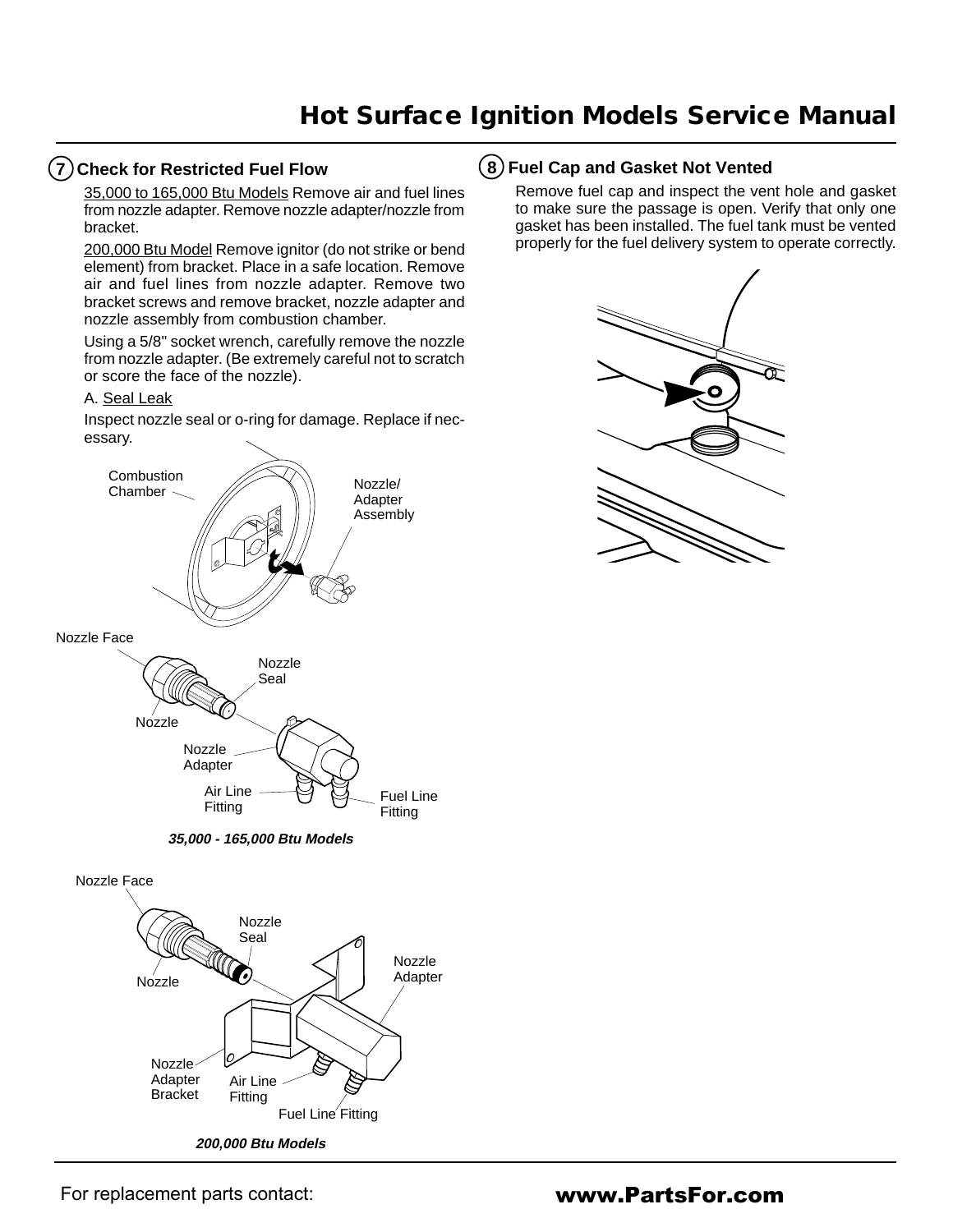# **OBSERVED FAULT**



## **TEST PROCEDURE**

## **1 Wrong Fuel**

Refer to Fuel Selection on page 5 of this manual.

### **2 Contaminated or Old Fuel**

Fuel may not be fresh or may be contaminated with water or other foreign liquids. Drain fuel tank and rinse with clean, fresh kerosene or No. 1 fuel oil. Refer to local city or county ordinances for proper disposal of fuel oil.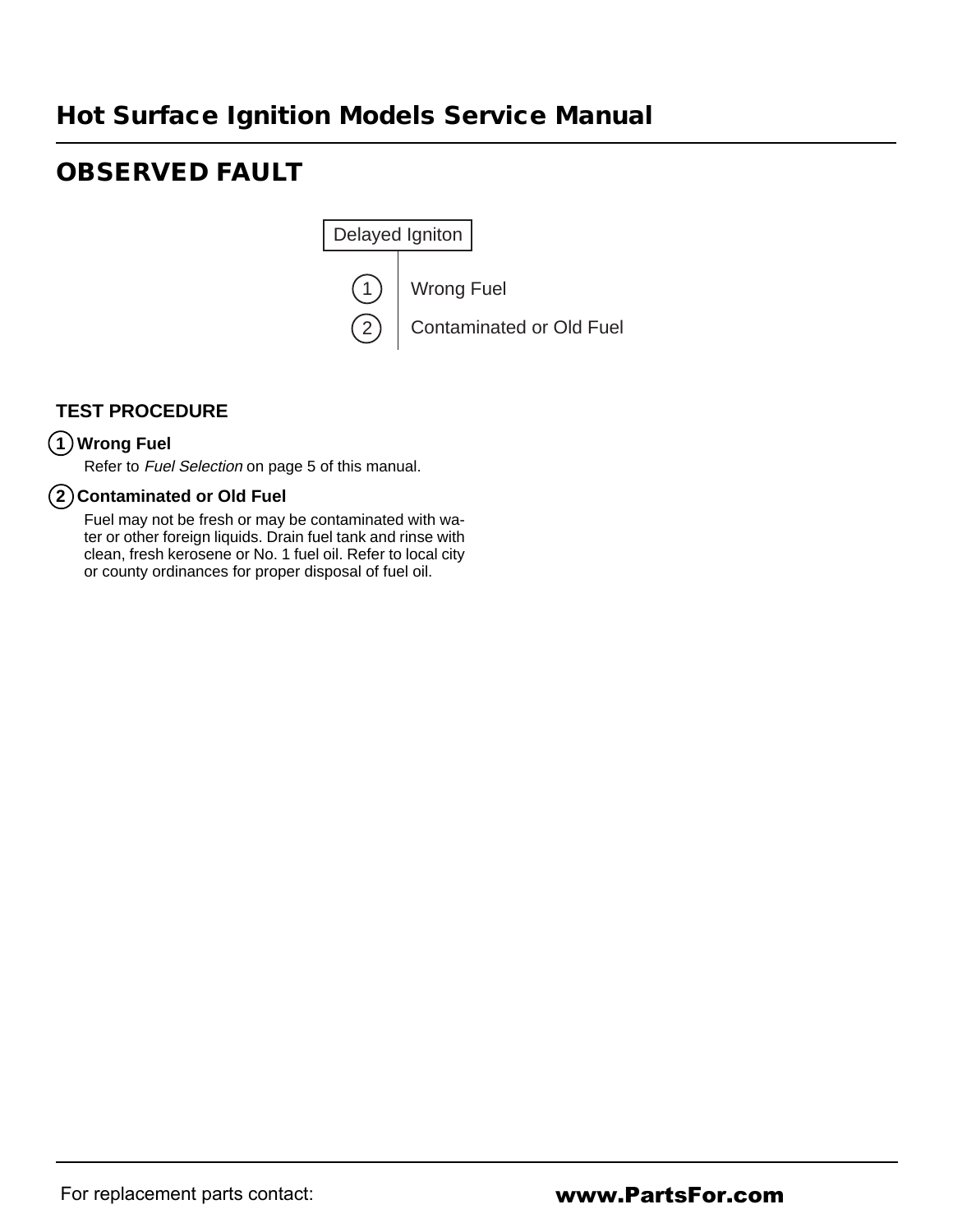# **WIRING DIAGRAMS**